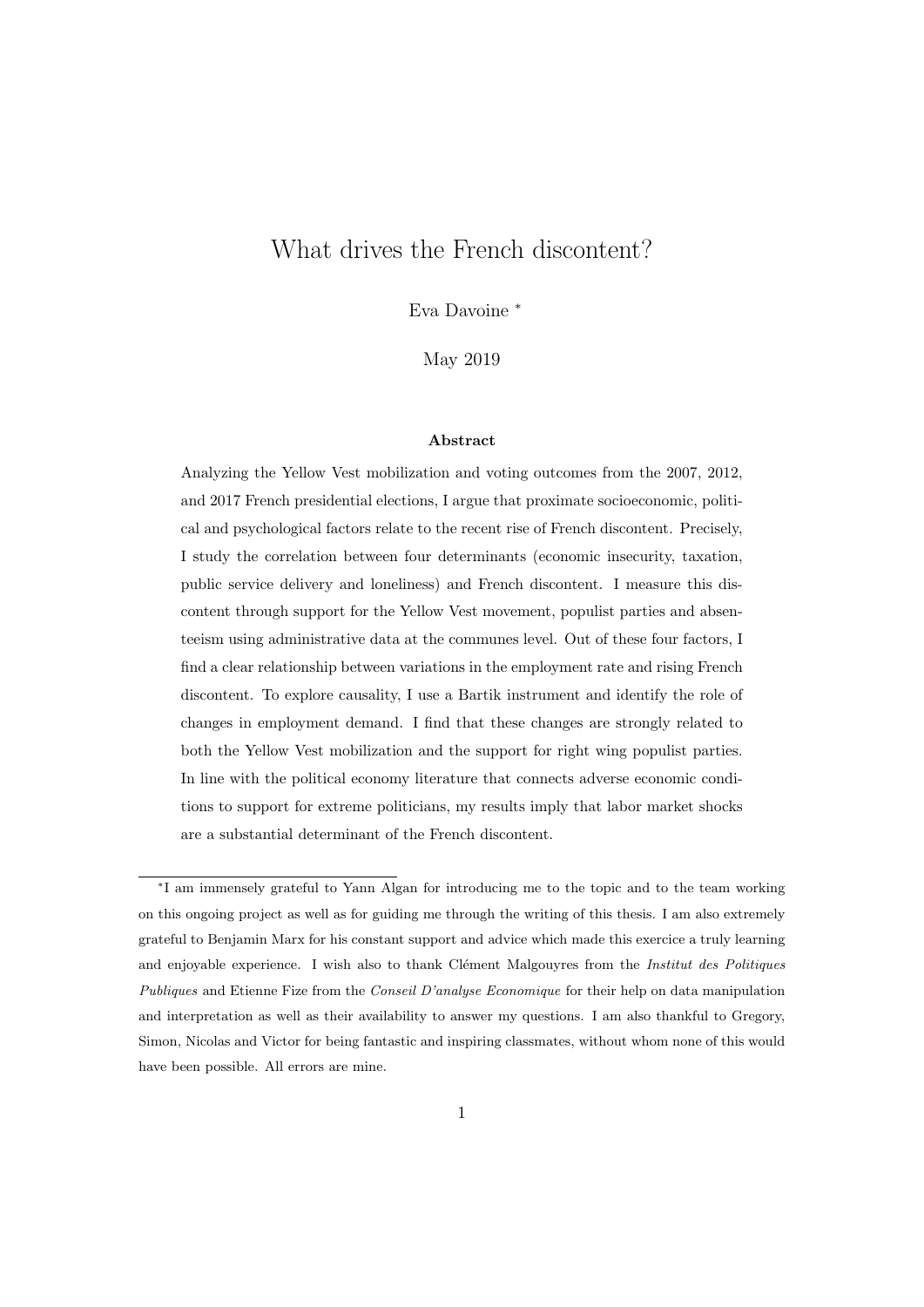## 1 Introduction

#### 1.1 Motivation

Why did the Yellow Vests revolt? Was the movement triggered by the rise of the gas tax after which the first wave of demonstrations took place? Was it caused by the overall tax burden? Were the participants mainly unemployed individuals or very low paid workers? Was the mobilization stronger in places that experienced a sharp decline in public service delivery? Are the Yellow Vests lonely people who used this movement as a way to renew social ties? Or was the support for this movement related to more deeply entrenched, more long-term historical and cultural processes?

In recent years, France has seen an unexpected rise of discontent. After the French Presidential Elections in 2017 that were marked by alarmingly high abstention rates and record support for Marine LePen, this discontent culminated with the still ongoing Yellow Vest crisis. Even if unhappiness and populism seems to spread all over continental Europe with parties like the the Five Star movement in Italy, AfD in Germany, Freedom Party in Austria, Jobbik in Hungary, Golden Dawn in Greece, Swedish Democrats in Sweden, Law and Justice in Poland, France has expressed a unique anti-establishment feeling with the Yellow Vest crisis. It is also important to note that even if Marine Le Pen's National Front did not win the presidential election in 2017, the party came first in the 2014 European elections and in the first round of the 2015 regional elections.

Several factors can explain the rise of this discontent, which I have decided to measure in three ways: the Yellow Vest mobilization, the abstention rate as well as the electoral success of far-left and far-right parties. These three dependant variables are indeed good proxies of the French discontent. Each of them represents a part of the French society that is feeling left behind and has risen against the establishment, the current political and legal system, and national institutions. Indeed, one of the main claim of the Yellow Vest movement is the implementation of a citizens' initiative referendum  $(r \epsilon f'$ eforundum d'initiative citoyenne, RIC), which aims at giving more weight to the people in the law making process. They also ask for the abolishment of the  $\acute{E}cole$  nationale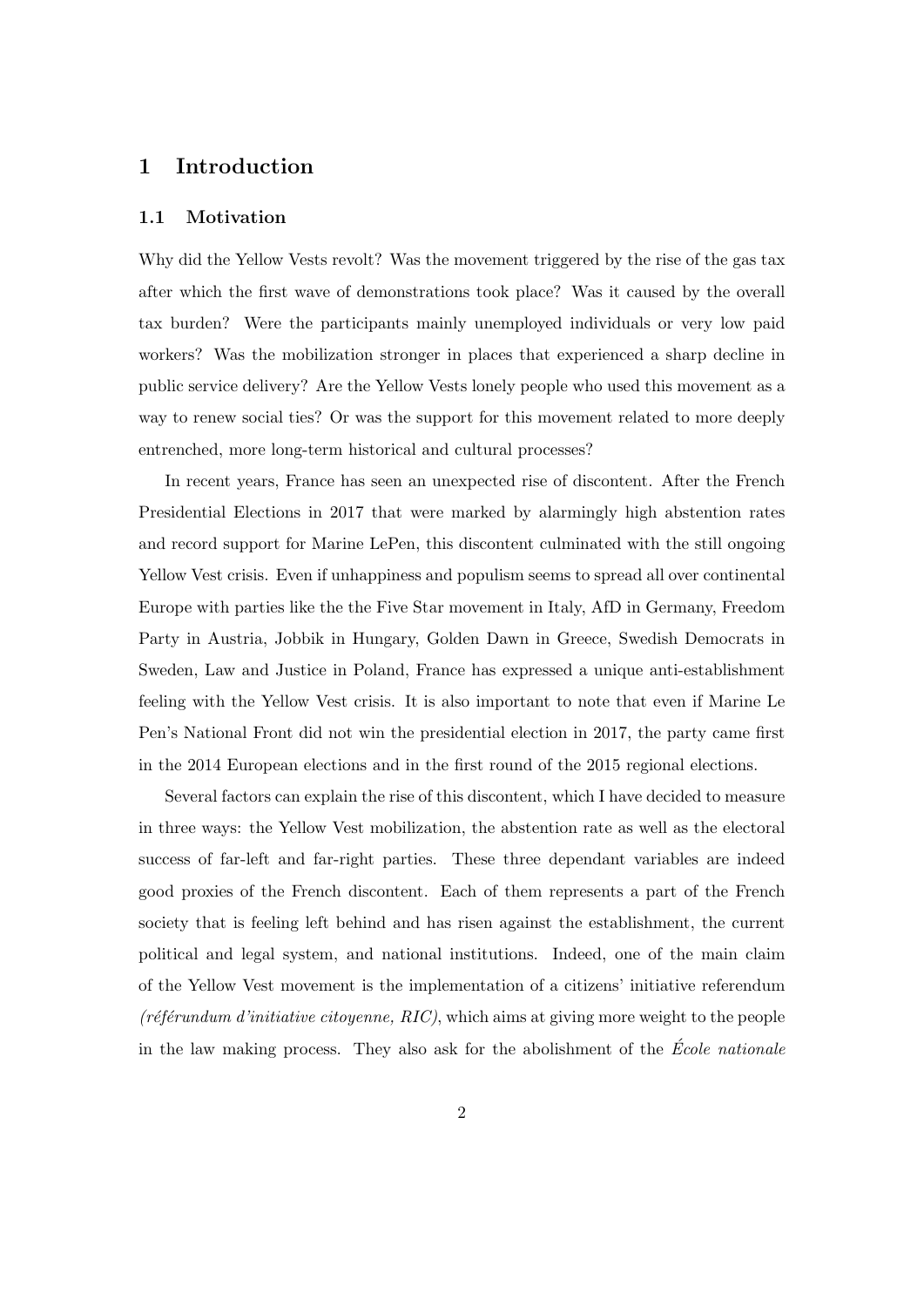d'administration, which trains French officials and is one of the main symbols of the French elite establishment. The Yellow Vest claims overlap with the programs of populist parties. Moreover, as documented by Algan et al. in a CEPREMAP and CEVIPOF note [2], a significant part of the Yellow Vest supporters voted for an extreme right or left party in the 2017 Presidential election. Abstention is also weakly correlated to participation in the movement. For all these reasons I take three dependent variables as measures of discontent : the Yellow Vest mobilization, support for far-right or left political parties and the abstention rate.

Among the factors that may explain the rise of this movement, one can distinguish between proximate, contemporaneous factors and persistent, historical determinants. The first kind, that I analyzed in this paper, comprises all current political and socioeconomic conditions that may impact an individual living conditions. The second type relates to the effects of the long-run cultural persistence of political ideology. Even though this latter may play a significant role in this rising discontent, I argue, in this paper, that recent economic and political conditions should definitely not be ignored when attempting to explain the French discontent. I therefore analyze four of these potential short-term underlying causes.

The first factor emphasizes the role of economic insecurity. Even though the economic crisis has impacted France to a lesser extent than some of its European counterparts, the recovery was much longer and with long-term consequences on employment. Indeed, the employment rate increased at a much slower rate during the Great Recession. Moreover, employment dynamics have been highly uneven in France. Regions where the Yellow Vest were the most mobilized had, over the period 2006-2015, experienced on average a 1% lower employment rate than were they did not (Figure 2).

In this paper, I argue that employment is key to understand the rise of the French political dissatisfaction. There has also been a substantial heterogeneity in evolution of employment within sectors. For example, employment rates in the agricultural or intermediary sector have evolved similarly in living areas where Yellow Vest events occurred and in areas where those events did not take place. However, since the 2011, craftsman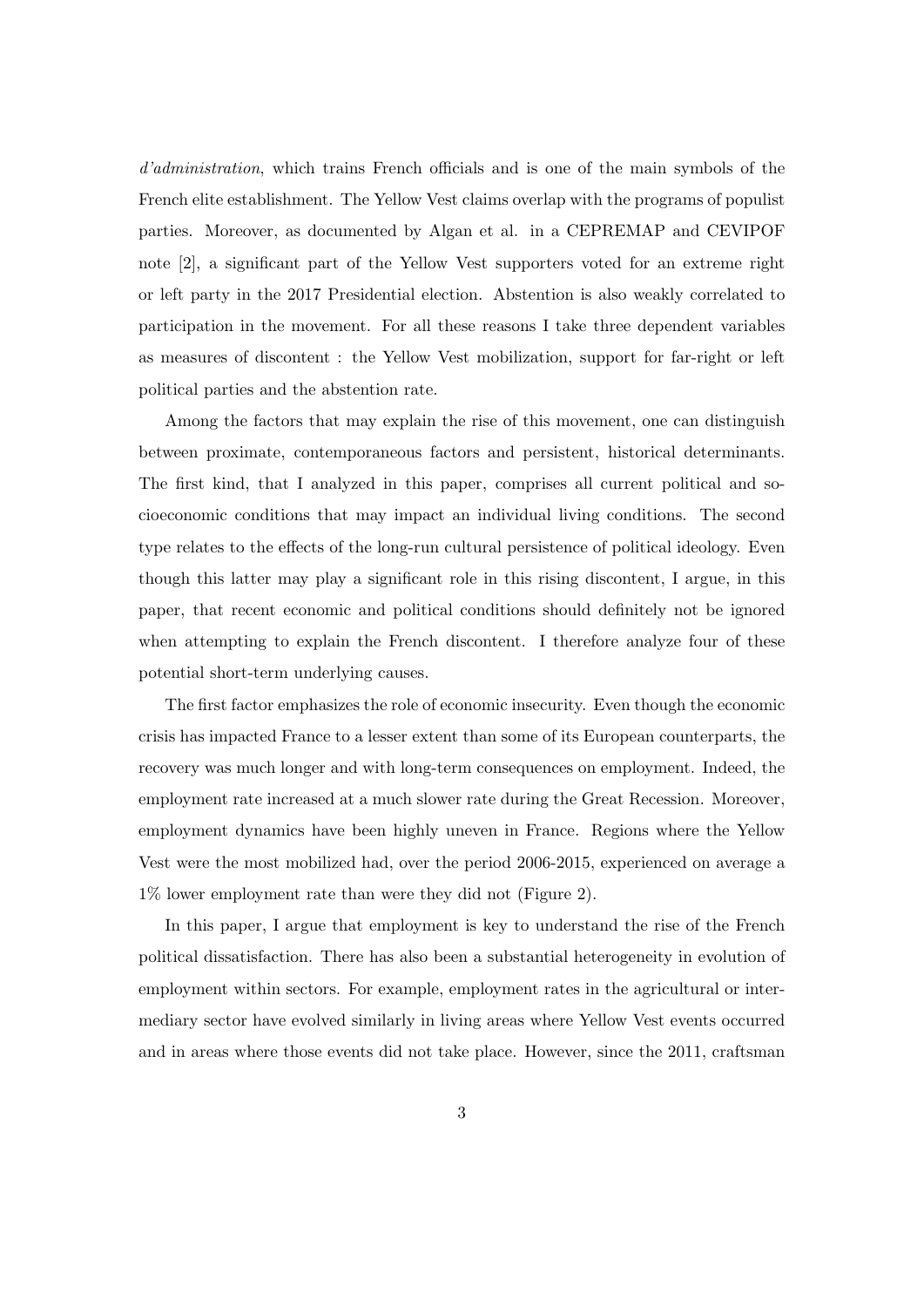employment rates have evolved much slower in areas where Yellow Vest events took place. (Figure 2). Indeed, in living areas where a Yellow Vest event occurred, the craftsman employment rate remain steady from 2009 to 2011, while it increased by 0.2% over the same period in living areas where no event occurred. Moreover, employment rates are always higher in living areas where no Yellow Vest movement occurred, except for the worker employment rate which is 1% higher on average in living areas where the Yellow Vest mobilized.

The second explanation I investigate is the burden of taxation. Originally, the Yellow Vest crisis exploded after the implementation of a new tax on gas. I am not investigating the effect of this reform itself, as Boyer et al. (2019) [7] have already done it. Yet, I am looking at the impact of the taxation burden in general and assess its impact on general discontent.

The third potential driver of the French discontent could be the decreasing availability and quality of public service delivery. Indeed, as reported by Le Figaro [19], post offices are the ones which have disappeared the most out of all amenities, decreasing by 11.5% from 2012 to 2017. Less than one French city out of five is now equipped with a post office. As most of the discontent is coming from mid-city areas that are losing inhabitants, and therefore also public services, it is an important feature to look at.

Lastly, the fourth factor I analyze is loneliness. Following the same pattern of the precedent point, unhappy people often live in areas where places of socialization have been closing one after another. Hence, protesting together in the context of the Yellow Vest crisis was a way for lonely people to weave social bonds again. In the movie J'veux du Soleil directed by François Ruffin, several participants in the Yellow Vest movement explain that they made new friends, and some even found a job or got married.

#### 1.2 Result Preview

In this paper, I study the relationship between employment, taxation, public service delivery as well as loneliness and the Yellow Vest mobilization, the abstention rate, and the support for populist parties in France at the city level. After briefly describing my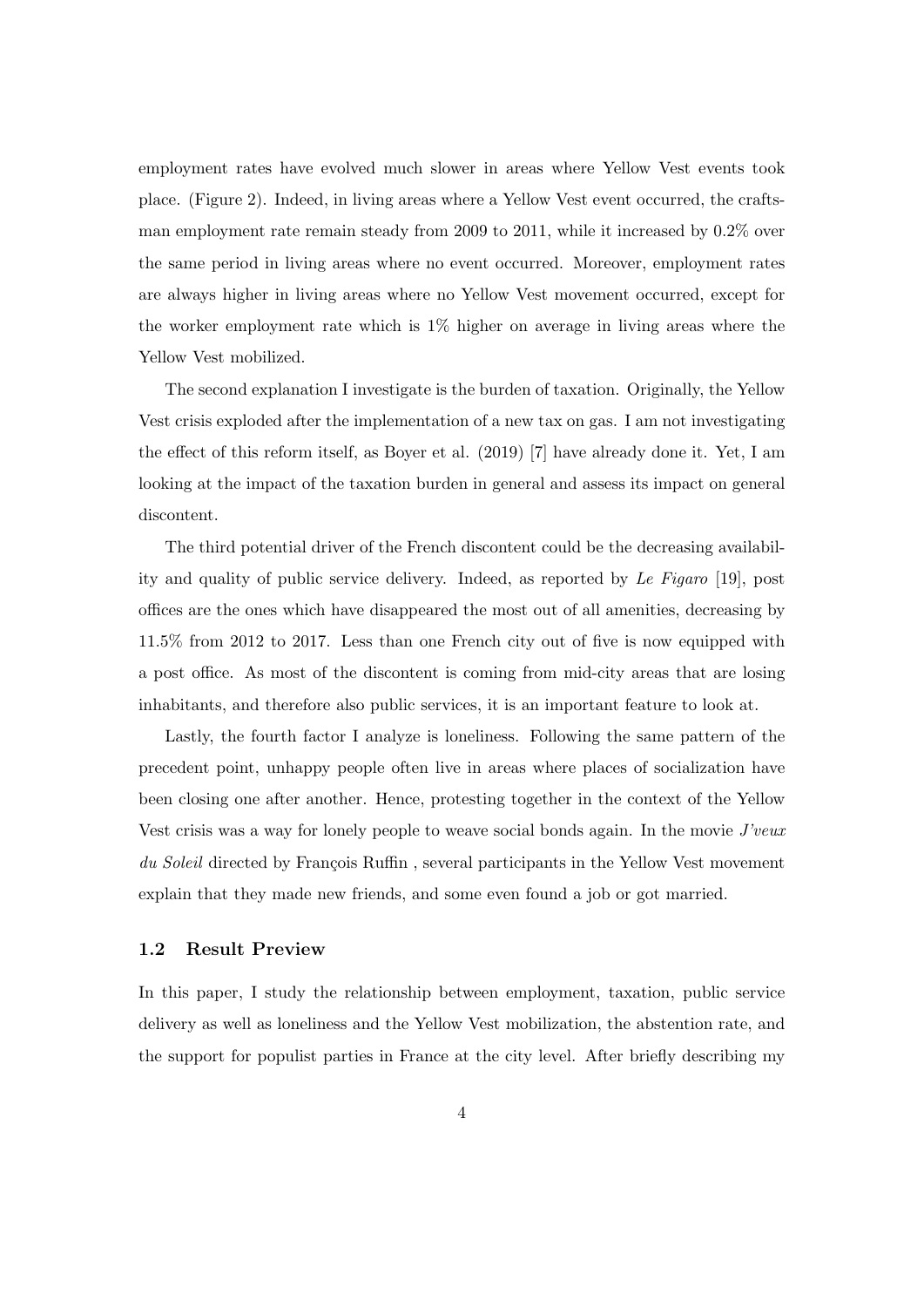measures of mobilization and employment rate data, I start my analysis by studying the correlation between these four potential factors and my three outcome variables at the city level. A key takeaway is that all four factors are somehow correlated to local discontent. I also use an instrument variable approach, a Bartik instrument, that isolates the effect of employment demand to advance on causation. As many individuals may not work in the city they reside, I realize this analysis at a bigger geographic unit level, the living areas. The idea is to study the role of variation in employment demand, mainly driven by the economic crisis and other local shocks on the labor market, on the measures of discontent: mobilization during the Yellow Vest movement, populism, and abstention. Overall, I find a large effect of the variations in employment on discontent. Economic insecurity has fueled dissatisfaction with the French political system and a deep resentment from citizens against the inability of the current government to protect them against economic risks. In this sense, this evidence is consistent with the first explanation that links the rise of dissatisfaction in France to economic factors. Some very interesting work has already illustrated that the Yellow Vest movement developed to a large extent as a reaction to specific reforms introduced in recent years, such as the reduced speed limit on national roads or the rise in the gas tax (e.g., Note CREST [7]). However, I stress the essential role employment shocks have played during the 2007- 2015 period in shaping the economic landscape from which the Yellow Vest movement emerged

First, I carry a descriptive analysis of the evolution of the Yellow Vest movement and argue that I should restrict the analysis to only Yellow Vest events that took place in November or December 2018. I also describe the evolution of employment from 2007 to 2015, looking at the differences between places where Yellow Vest protest occurred and places they didn't. There is an evident difference in employment between the two.

Second, I examine the impact of the four potential drivers of expressed discontent : employment, taxation, public service delivery and loneliness at the city level. The econometric analysis compares cities within department and controlling for the size of urban areas and quadratic population. Employment is associated to less Yellow Vest mo-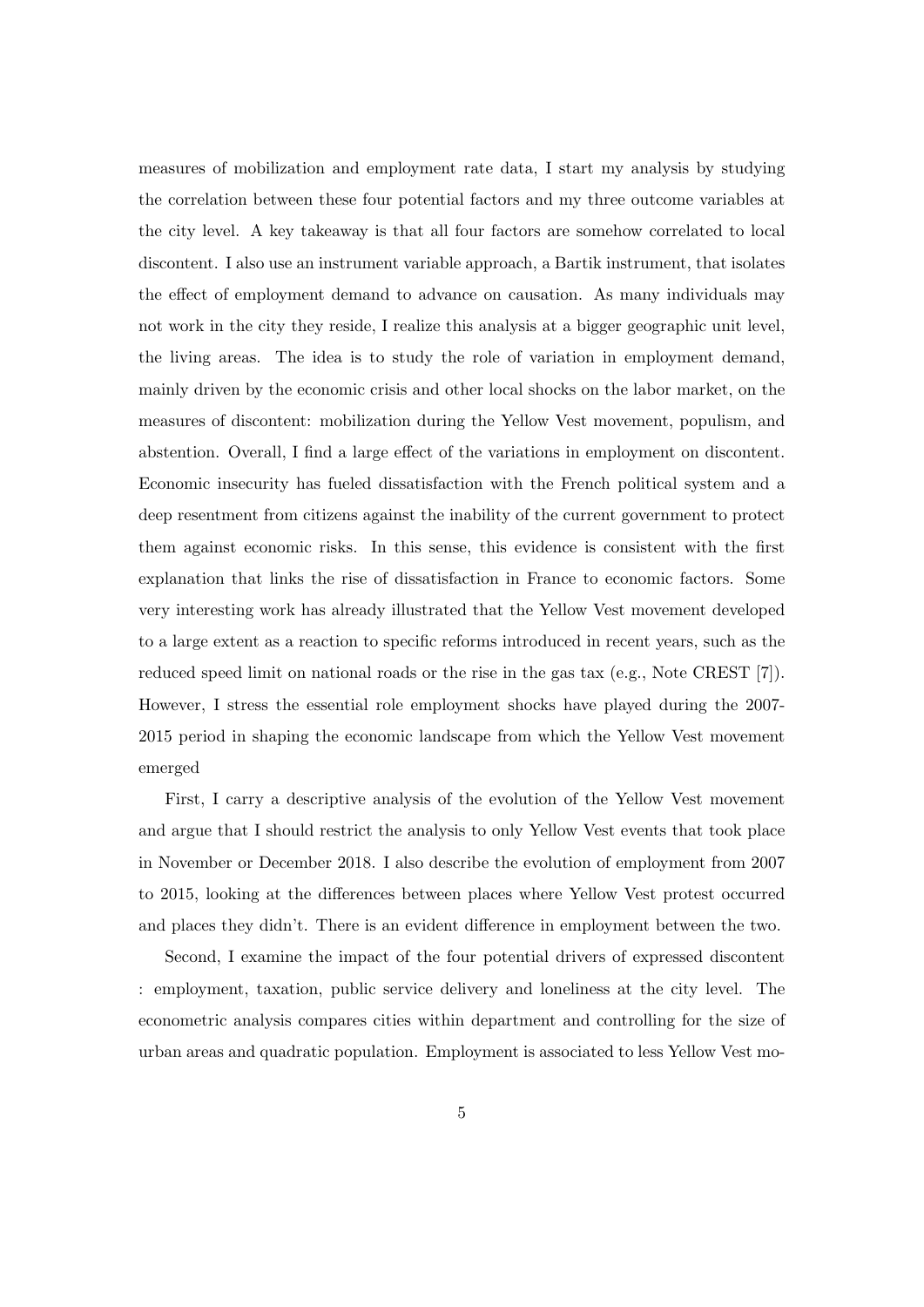bilization, lower abstention rate and less support for extreme parties. While I introduce several controls in my OLS regression (such as variations in populations, in the number of retired inhabitants or also average city income), there are always concerns that the estimates may be biased because of endogeneity. To identify a causal effect, I therefore focus on only one of the four factors mentioned earlier: the effect of employment on the mobilization, the abstention rate and the support for populism. Indeed, not only does this variable seem always highly correlated with my outcomes in the OLS regressions, but the link between labor market and discontent effect is also widely documented by the literature. Algan et al. (2017) [3] have for example shown that unemployment was a key determinant of the rise of populism in Europe. I thus develop a two-stage-least-squares (2SLS) analysis, where I "instrument" the increase in demand in living area employment with a Bartik approach. Taking data on employment disaggregated at the city level and at the four digit level according to the naf. 2008 classification, I take the initial share of each employment sector and multiply it by the sectoral growth over the period. To avoid any bias, I use a leave-one-out approach. Hence, my Bartik instrument predicts the variation in employment at the city level without taking into account the variations of this specific city. I then aggregates this data at the living area level, as it seems reasonable to assume that a significant part of workers do not work in the city they reside. At the living areas level, the variations in employment rate from 2007 to 2015 are quite low, increasing on average only by 0.8% over the period. Yet, the variable has substantial variability across the sample of almost 1600 living areas that I work with, going from -6.4% to 13.4%. The variability is also much different looking at whether a Yellow Vest event occurred or not in the living area considered (Figure 2).

There is a strong "first-stage" relationship between the Bartik instrument and the variation in employment, suggesting that the Bartik approach predict employment rate pretty well. The second stage estimates that the variations of employment stemming from shift in demands on my three measures of discontent are statistically significant (and quite similar to the OLS estimates). The magnitudes are considerable: a 0.45 percentage point decrease in employment increases the probability of Yellow Vest protests by 6.7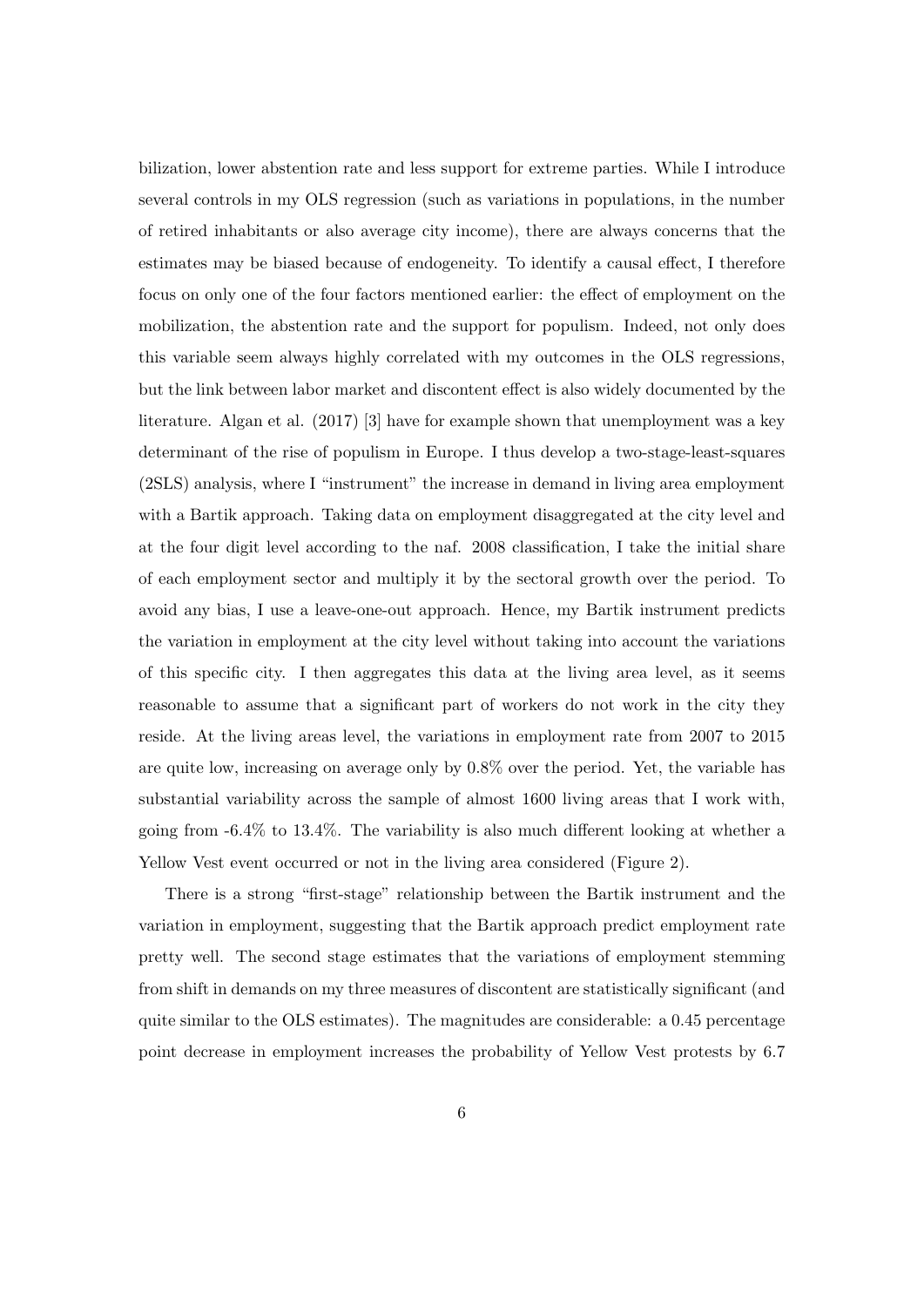percentage point. An increase in the employment rate is also strongly associated with a decrease in support for Marine Le Pen party. However, it has no effect on abstention, and a positive effect on far-left support. Note that in my analysis I take as a proxy for discontent the Yellow Vest mobilization, abstention and extreme voting. To go even further, one could look directly at expressed life dissatisfaction and general lack of trust (in other people, in the institutions. . . ). As I conduct the analysis at the city level and living area level, I was not able to do this analysis. Yet, a micro-level analysis at the individual level could deeply enrich this present paper and confirm if as evidenced by the literature, a low level of trust is also a component of the general French discontent.

#### 1.3 Structure

The paper is structured as follows. In Section 2, I discuss related works and position this paper in regards to the literature. In Section 3, I discuss the data and present a preliminary analysis of the main patterns on the Yellow Vest mobilization, and the employment rate. In Section 4, I first present the panel OLS estimates exploring four potential groups of variables that may relate to the Yellow Vest mobilization, abstention and the voting patterns. In Section 5, I focus on the effect on the employment rate on these outcomes. To identify a causal effect, I use a Bartik instrument and report 2SLS estimates, assessing the effect of a variation in employment demand on the Yellow Vest mobilization, abstention and support for extreme right and left French parties. I conclude in Section 6 discussing the key takeaways and policy lessons.

### 2 Related Literature

This paper is related to several strands of the literature, first and foremost, to the research on the political economy of expressed popular discontent. As the Yellow Vest crisis is quite specific to the French context but is a direct consequence of the country's political context, I first aim to complement the existing literature on populism, the most analyzed form of discontent. A number of recent empirical works has tried to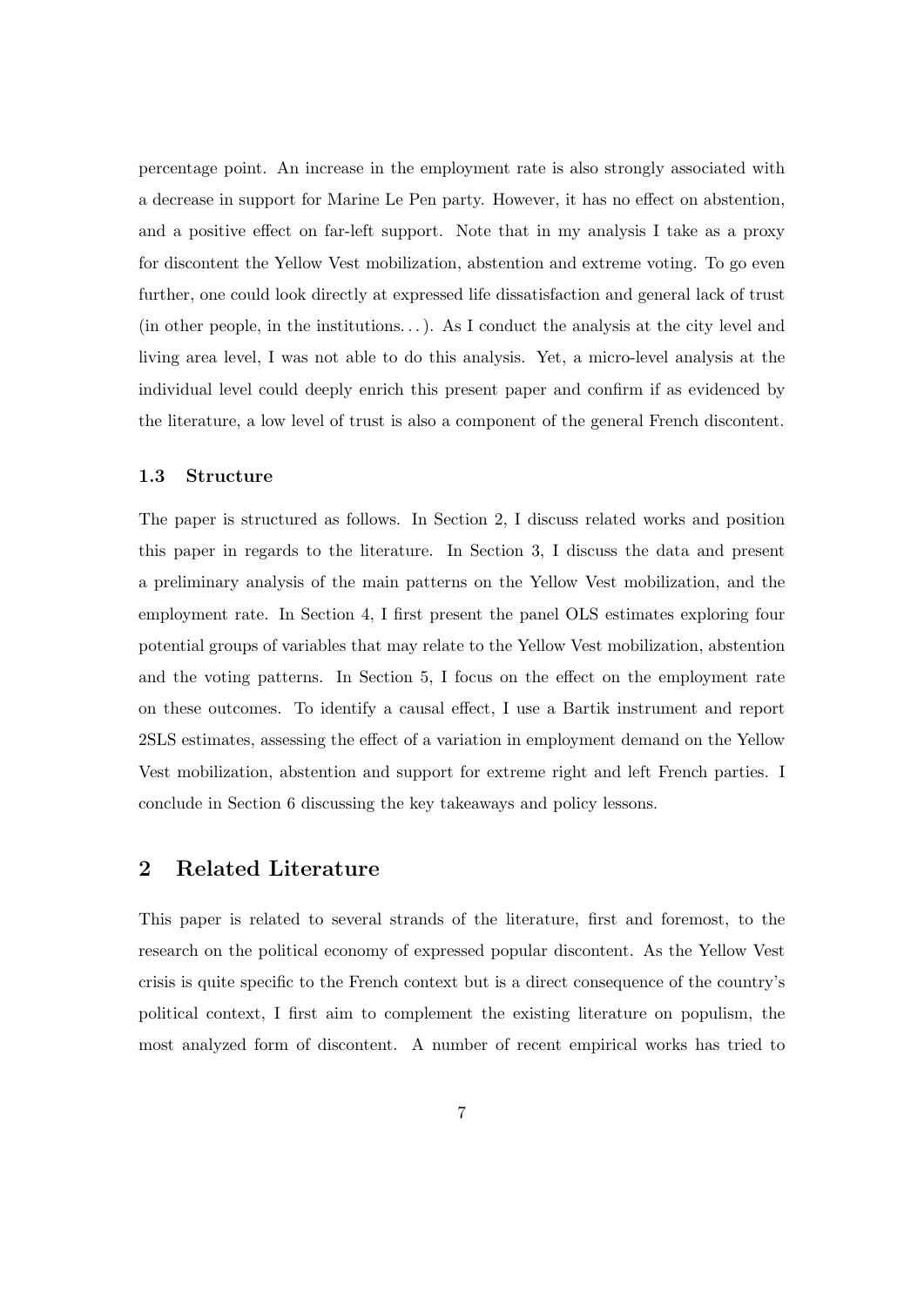explain support for populist parties looking at traditional objective economic variables. For example, Otto and Steinhardt (2018) [16], Barone et al. (2016) [6], Becker et al. (2017) [18], and Halla et al. (2017) [12] have looked at the potential correlation between immigration rates and support for populism in different European countries. Another strand of literature has focused on the effect of international trade exposure. Colantone and Staning (2016) [9] assess the impact of Chinese imports on support for the Leave option during the Brexit referendum in the UK and Dippel et al. (2015) [10] on support for extreme-right parties in Germany over the period 1997-2009. Moreover, Malgouyres (2017) [15] estimates a positive impact of import competition exposure on the local electoral success of the far-right in France. Similarly, Autor et al. (2016) [5] evidence higher political polarization and support for Trump in US counties that were affected the most from China's entrance to the World Trade Organization. They also relate this trade effect with the local political party initially in office, to analyze the effect of a potential persistence of cultural or political ideology on elections outcomes. Even though I am not analyzing this dimension in this paper, I am aware that historical factors may explain a significant part of voting outcomes. Indeed, Cantoni et al. [8] relates the support for the Nazi party in 1933 during municipal elections to the vote for the German right wing populist party, the AfD in the 2017 federal elections.

Others authors have also argued that neither of these traditional variables were highly satisfactory to fully characterize the current political landscape and have therefore investigated the ability of subjective assessment to predict elections results. For example, Inglehart et al. (2016) [13] look at how personal cultural values (anti-immigrant attitudes, mistrust of global and national governance, support for authoritarian values, and left-right ideological self-placement) combined with several social and demographic factors, can provide consistent explanations for support for populist parties. Similarly, Anduiza and Rico (2016) [4] argue that support for populism might be driven by a perception of personal economic deprivation more than by the overall country GDP growth. More recent literature, inspired by Putnam's (2000) influential work [17] has specifically focused on the role of social trust. For example, Algan et al. (2018) [1] have shown that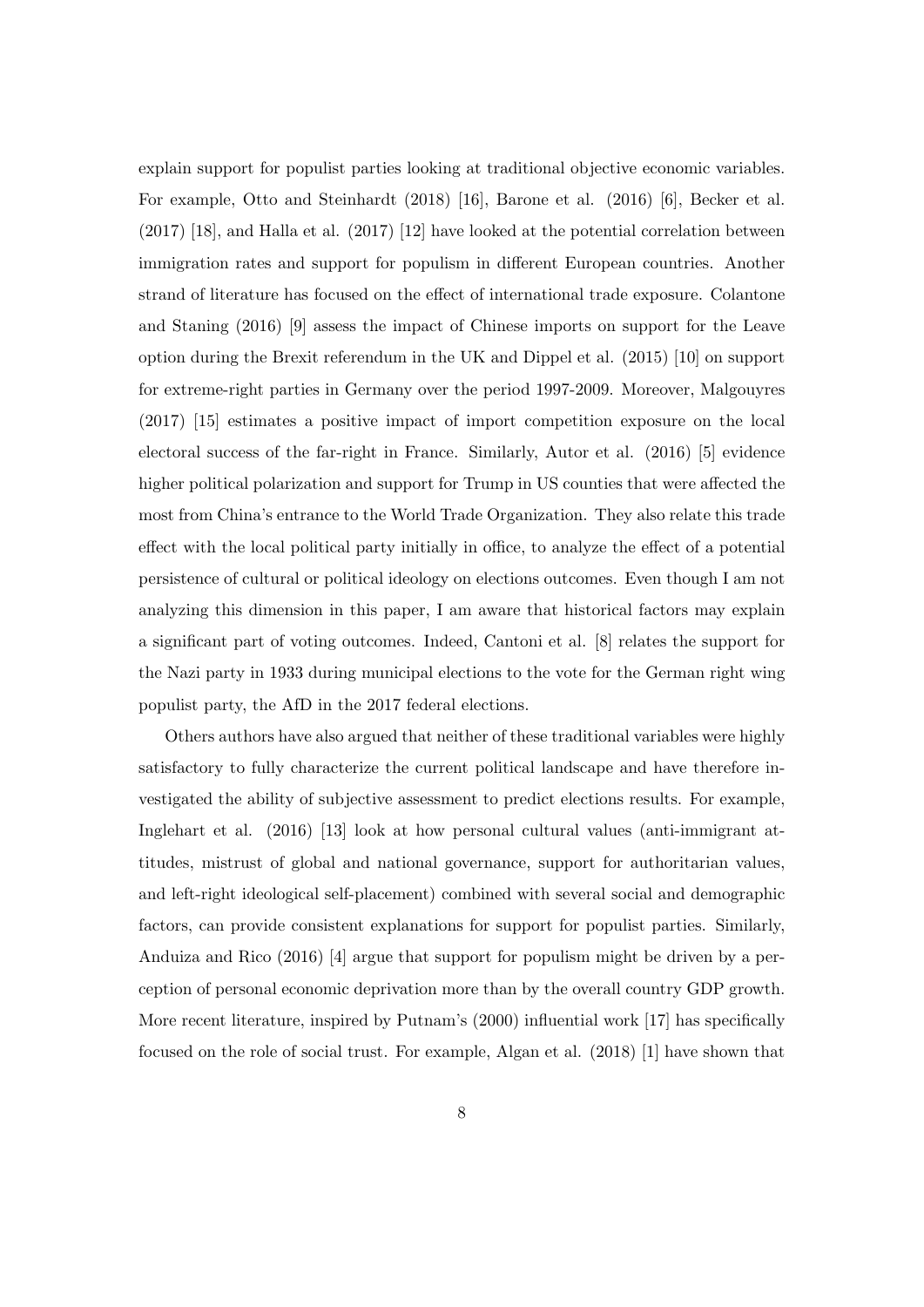the level of individual life satisfaction and interpersonal trust were determining factors of votes outcome during the 2017 French Presidential Election. More specifically they show that low levels of life satisfaction and low levels of interpersonal trust is associated with stronger support for Marine Le Pen, while a low level of satisfaction but a high level of trust was associated with the Mélenchon vote. These findings suggest that welfare, more than traditional economic measures influence voting behavior. Fetzer (2018) [11] has precisely investigated this hypothesis, establishing that political dissatisfaction is strongly and causally associated with an individual's or an area's lack of exposure to welfare reforms in UK since 2010.

To reconcile these two strands of the literature, I examine the impact of both traditional and non-traditional factors on the French discontent. Indeed, I investigate the impact of classical economic measures such as employment and taxation but also of local welfare measures such as public service delivery and loneliness on discontent, which may be more related to an individual's perception and values rather than to his actual economic surroundings.

In line with conventional wisdom and case-study evidence, I show that high levels economic insecurity fuels discontent. In this regard,this work also relates to empirical studies quantifying recovery after severe economic downturns. Recent work by Algan et al. (2017) [3] relates the sharp increase in political extremism and the associated drop of trust in political institutions to the severity of the economic downturn during the Great Recession using region-level European data. Unlike this study, I focus my analysis on France, using cities and living area-level data. Also, the authors focus on the impact of the crisis, in particular the sizable rise in regional unemployment, while I am estimating the effect of variations in employment on the overall 2007-2015 period. Finally, using a Bartik and not like them the construction share, I develop an instrumental variable approach to identify causal effects and the specific contribution of economic factors to the rise of the Yellow Vest movement, absenteeism and support for extreme parties. I found, echoing Algan et al. results, that economic insecurity explains a substantial share of the rise of discontent in France.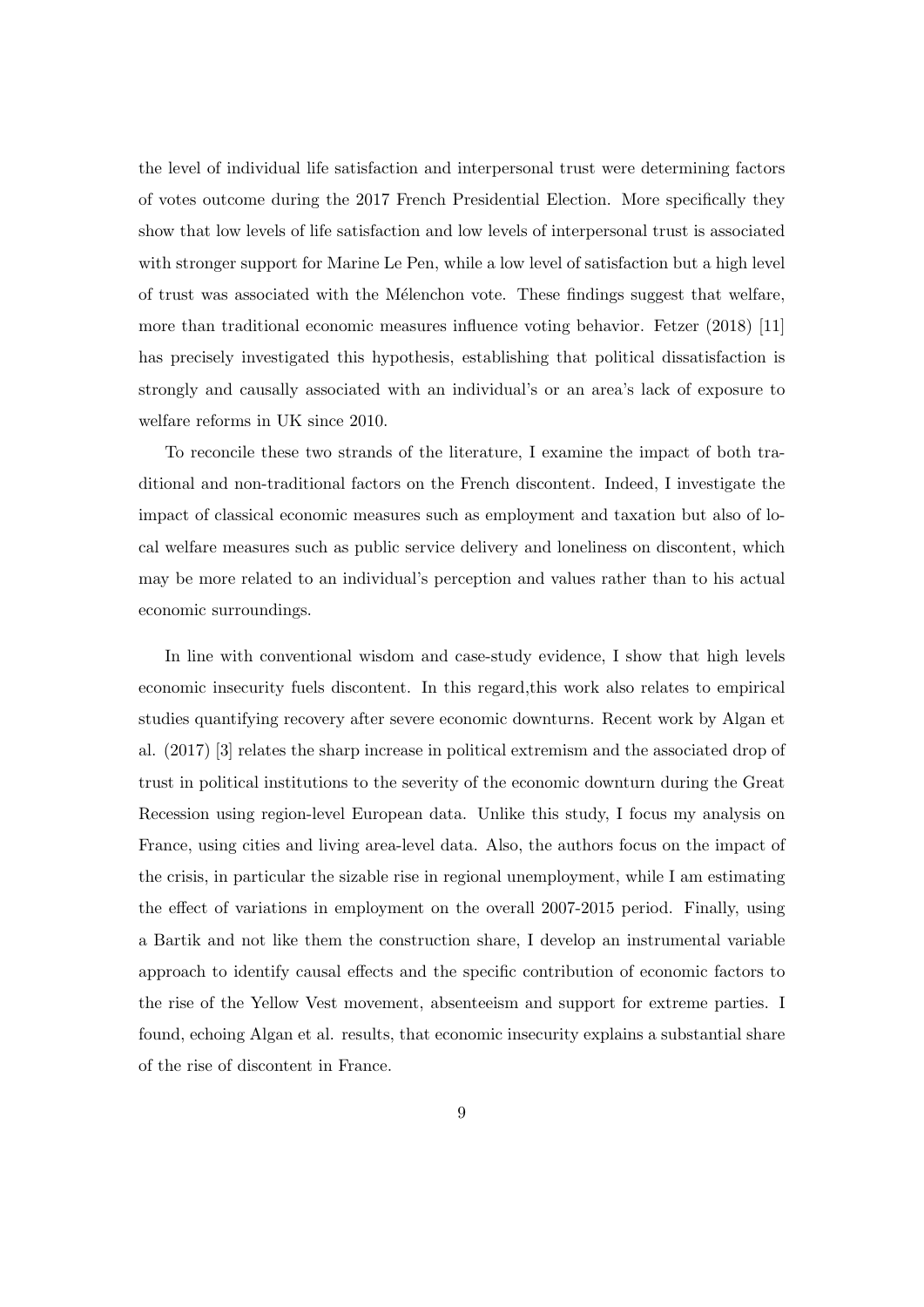Even if the Yellow Crisis is a quite recent phenomenon, some studies have already been published this paper departs therefore from these scarce existing previous works. First, the CEPREMAP and the CEVIPOF [2] have analyzed the key characteristics of the movement. They found that support for the movement is widespread across French society at the end of 2018, but mainly driven by two third of the workers and craftsman employment category. This study also evidences that the Yellow Vest are more likely to live in French North-East or South-West regions, in other words La diagonale du vide labelled as such by Hervé LeBras  $[14]$  as these regions are deserted by the French population. Politically, they also show that the supporters of the movement have already expressed their discontent during the 2017 Presidential Election. Indeed, they are a mix of different voter profiles : mainly Marine Le Pen's supporters, but also a large share of Jean-Luc M´elenchon voters and absentees. Moreover, the authors document that people supporting the Yellow Vest movement display lower levels of life satisfaction and interpersonal trust. Algan et al. (2018) [1] has also documented that people displaying low levels of trust and life satisfaction are more often supporters of the French extreme right parties, while extreme left voters have low levels of life satisfaction but high levels of interpersonal trust. These evidences support my analysis: French discontent was expressed in different ways during the 2017 election, and this discontent is now concentrated in the Yellow Vest movement. The last point that is evidenced in the Algan et al. study is that Yellow Vest supporters did not participate in the Grand Débat, organized by the current government as a way to address the Yellow Vest crisis, evidencing once again the reject of the current institutions.

I also lean on the work produced by the CREST, the very first research published on the subject. They use mobilization data from two sources: off-line data published by the blocage17novembre.fr website as well as on-line data from Facebook during the first month of the crisis. The data I use to study mobilization comes from different sources: I use both data from the *Ministère de l'intérieur* and from the *giletjaune.fr* website. Moreover, my paper can be seen as complimentary to theirs as I conduct my analysis at the Communes et Bassins de Vies level, which are smaller levels of desegregation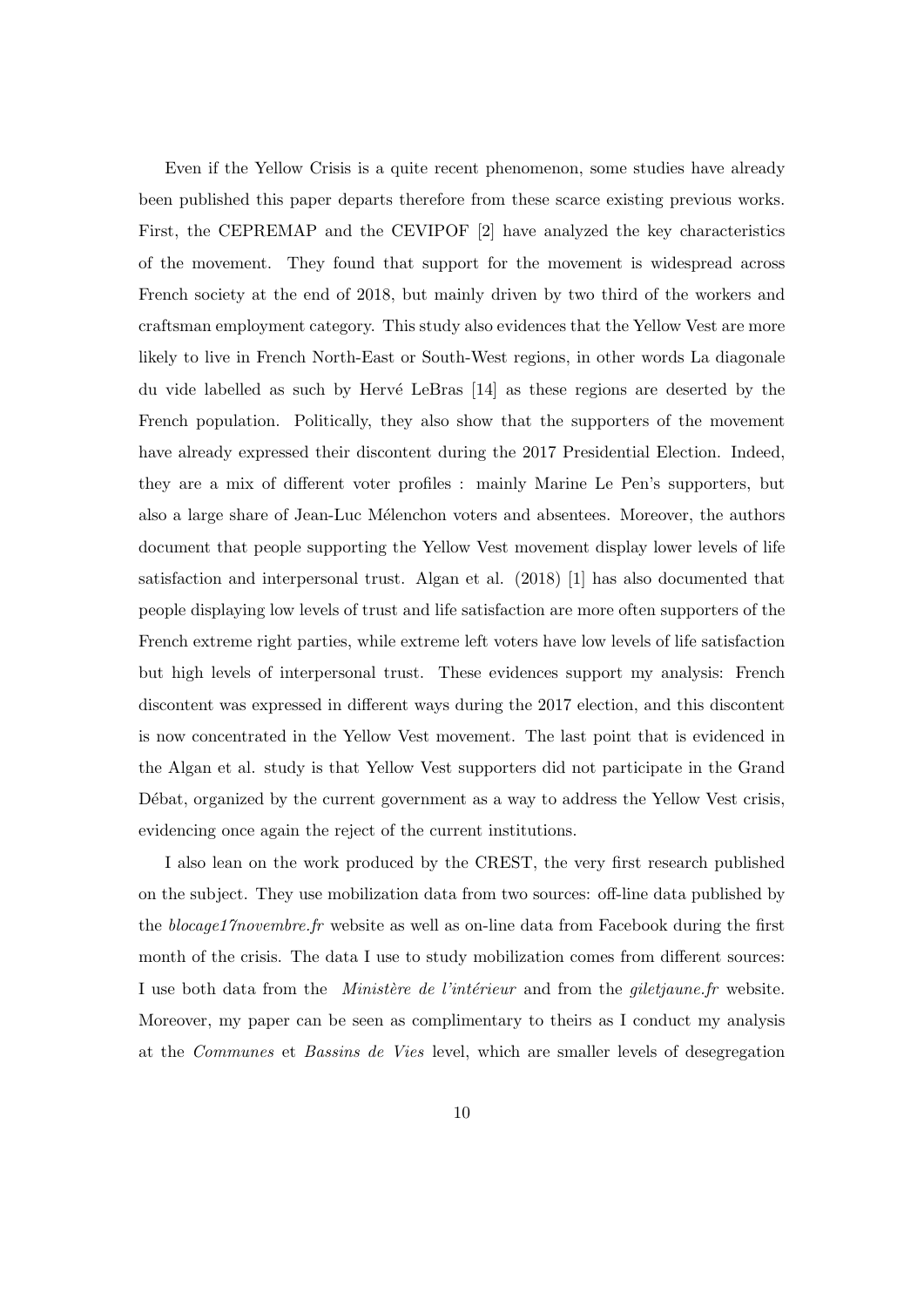than the ones used by the CREST (Zone  $D'Emploi$  and  $D'empontement)$ ). Moreover, I also differ from them as I conduct my analysis in differences over time, while they do it in level. They also focus mainly on unemployment and recent reforms (increase in gas tax, decrease of the speed limit on national roads), while my study encompasses a much wider strand of variables (public services delivery, loneliness, taxes) and focus on employment.

This paper contributes to the existing literature in at least three aspects. First, it analyzes a very recent phenomenon that has not been much explored yet. Second, as this paper draw a link between economic insecurity and discontent, it complements and extends Algan et al. (2018) [1] findings on Europe. Not only do the results confirm theirs, but the analysis also link the rise of populism and political extremism to new form of expressed discontent. Third, this paper fits to the research agenda on the political economy of France, and could have important policy implications for the French government to tackle these unprecedented waves of revolts.

## 3 Data

I use data from various sources. First, data on the Yellow Vest mobilization comes from both the *Ministère de l'intérieur* and the *Lesgiletsjaunes.fr* website. These two sources do not convey the same information about the Yellow Vest mobilization: the events they report overlap for less than half of them. Indeed, the governmental data reports declared demonstrations, while the website is based on the Yellow Vest declaring themselves events they organized, such as undeclared meetings around roundabouts. Moreover, governmental data was collected by the  $Préfectures$ , which may differ in their willingness to report such events. To get rid of a potential bias that may arise because of different levels of reporting among *Préfectures*, I add department fixed effect when I estimate the effects on my mobilization measure. Moreover, as both datasets are noisy, I decided to take both sources into account and created a dummy for Yellow Vest mobilization that is equal to 1 if at least one of the two datasets reports an event at the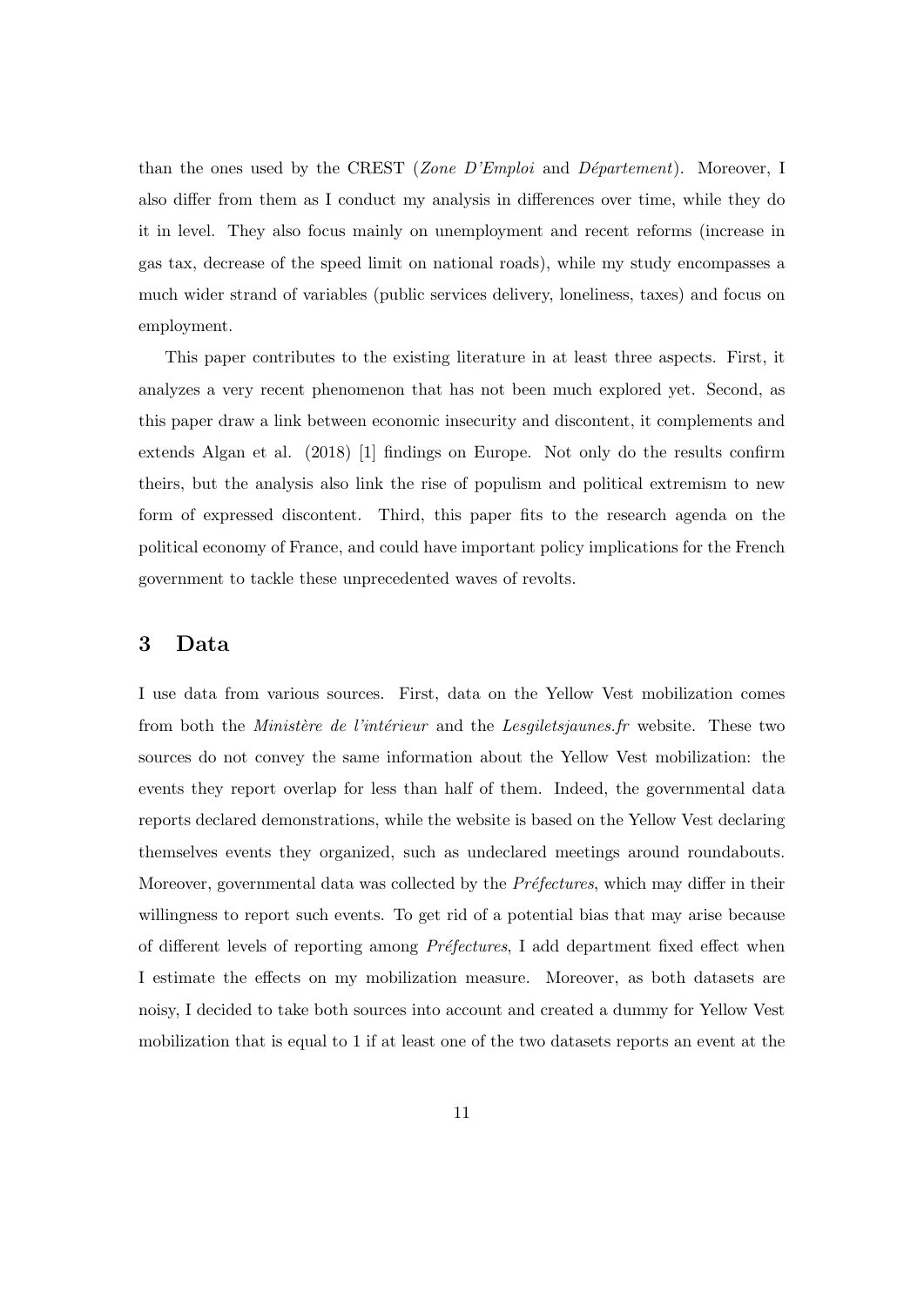city level. Second, abstention and voting data come from the *Ministère de l'intérieur* and are publicly available on the website *data.gouv.fr.* Third, I use fiscal data from the Balances Comptables des communes available on data.gouv.fr as well. Fourth, I use the Base des équipements and demographic data, that are publicly available on the INSEE website, the French national institute of Statictics. Laslty, I use employment data from two sources: INSEE and Acoss. I built my Bartik instrument with the Acoss dataset, as the employment data were disaggregated at a very low level of sector classification. The employment data from Insee are however the one I use as a control in my exploratory section and in the first stage of my 2SLS regression. Both datasets are highly correlated; I collected all these data at the city level and built a data set of around 36000 observations. Some cities have been deleted from the sample because of geographic changes during the study period (2007-2017). For the second part of my analysis, I then merge these data and conduct the analysis at the *Bassins de Vies* level, which is less disaggregated, but which is also a more reasonable level to use to identify the effect of the employment rate on discontent. Indeed, many people do not work nor did not mobilize in the city they reside in, given that many towns in France are very small.

#### 3.1 The Yellow Vest mobilization

I use two noisy measures of the Yellow Vest mobilization. Figure 1 shows the evolution of the mobilization from the very first Saturday of protest, on the 17th of November, until February. Over this period (and even after), the Yellow Vests gathered every Saturday to protest. As it can be seen on Figure 1, the movement was very spread at the earlier stage of the mobilization, more than 2000 events are reported, gathering 75 000 participants in November. While the number of events has diminished greatly over time, the number of participants has remained high, peaking at 75 000 participants again on the 26th of January. This feature evidences that starting 2019, the Yellow Vests have decided to gather in central strategic locations, most of the time in big cities (Paris, Lyon, Bordeaux, Toulouse...). I therefore decided to focus my analysis on the first two months of the movement, where location variability is much higher, reflecting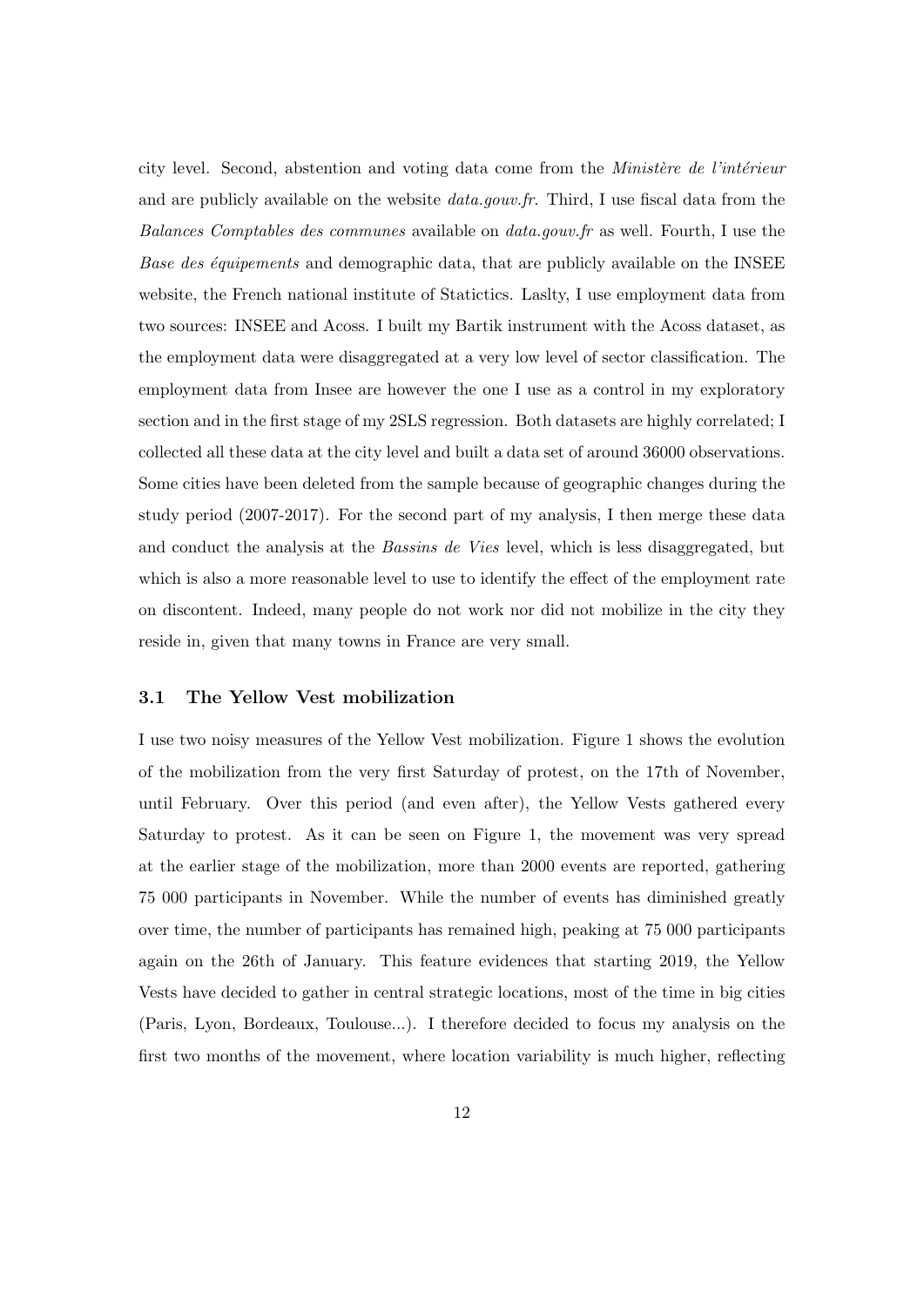places with higher levels of discontent.



Figure 1: Yellow Vest mobilization

#### 3.2 Employment rate

Figure 2 plots the evolution of total employment and employment by sector, emphasizing the differences in living areas where a Yellow Vest movement took place and in living areas where such an event did not (for individuals aged between 15 and 64 years old) between 2006 and 2015. A living area where a Yellow Vest event occurred is considered as such if at least one Yellow Vest event was reported in a city within the living area either by the governmental or the Yellow Vest database.

Figure 2 reveals the considerable variation in the dynamics of the employment rate. Before 2011, the overall employment rate has grown very little, by around 0.3% in 6 years. In the post crisis period, the overall employment rate has increased at a slightly higher pace,  $0.5\%$  from 2011 to 2015. Yet, there is great variation across employment sectors. If the total employment rate has increased, it has decreased among farmers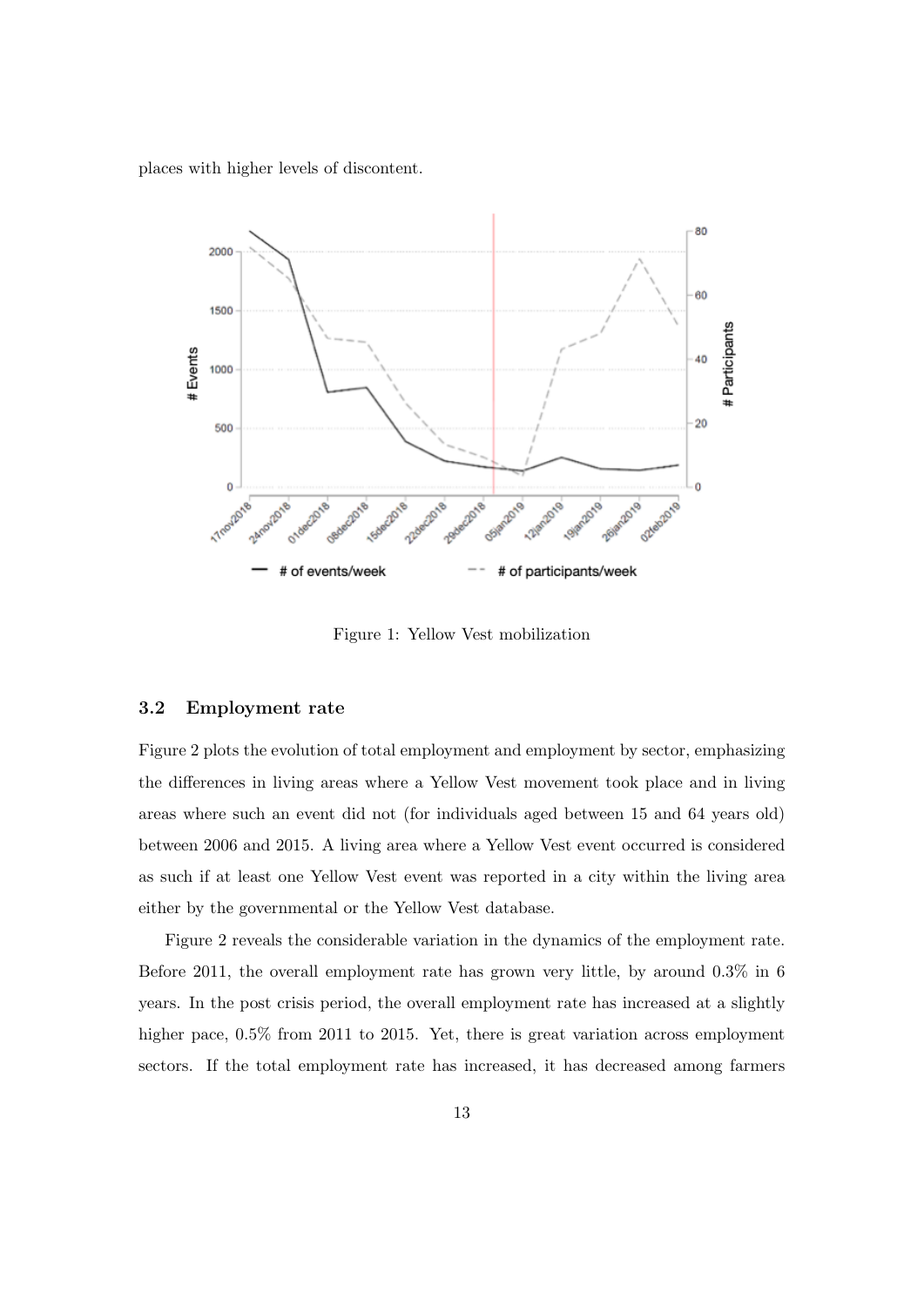and workers. Trends between living areas where a Yellow Vest event occurred and living areas where such an event did not are most of the time similar across time, except among the craftsman socio-professional category. Indeed, in living areas where a Yellow Vest event took place, craftsman seem to have been much more affected by the crisis than in places where Yellow Vest did not gathered. Indeed, craftsmen's employment rate remain steady from 2009 to 2011 in places where a Yellow Vest event took place, while it increased by 0.3% in places where no protests where organized. Another key feature of these graphs is that overall and sector-specific employment rate is always higher in living areas where no Yellow Vest events occurred, except among workers. These findings echoe the study realized by the CEVIPOF, as it documents that workers are the larger social group supporting the movement. This sector is also the only one to have\* experienced a decrease in the employment rate, which has declined by 2% from 2006 to 2015, evidencing why this group of people are likely to be particularly unsatisfied. This first analysis of the employment rate brings up at least two very interesting features. First, the Yellow Vests might be craftsmsn that were impacted by the Great Recession. Second, the Yellow Vests also seem to be workers, but in their case, the discontent seems to be associated to a much longer lasting phenomenon: the decrease of employment in these sectors brought by the de-industrialization and factory outsourcing.

## 4 Descriptive Analysis

In this section I analyze the role of employment on the three measures of discontent: the Yellow Vest mobilization, the abstention rate and votes in favor of non-mainstream parties. I report the within-department correlations at the city level that assess whether employment, taxation, public service delivery and loneliness relate to the Yellow Vest crisis. I also report correlations that assess the relation between these four factors and voting or abstentions patterns.

I carry out first difference estimations that associate differences in the various discontent outcomes with analogous differences in employment, taxation, public service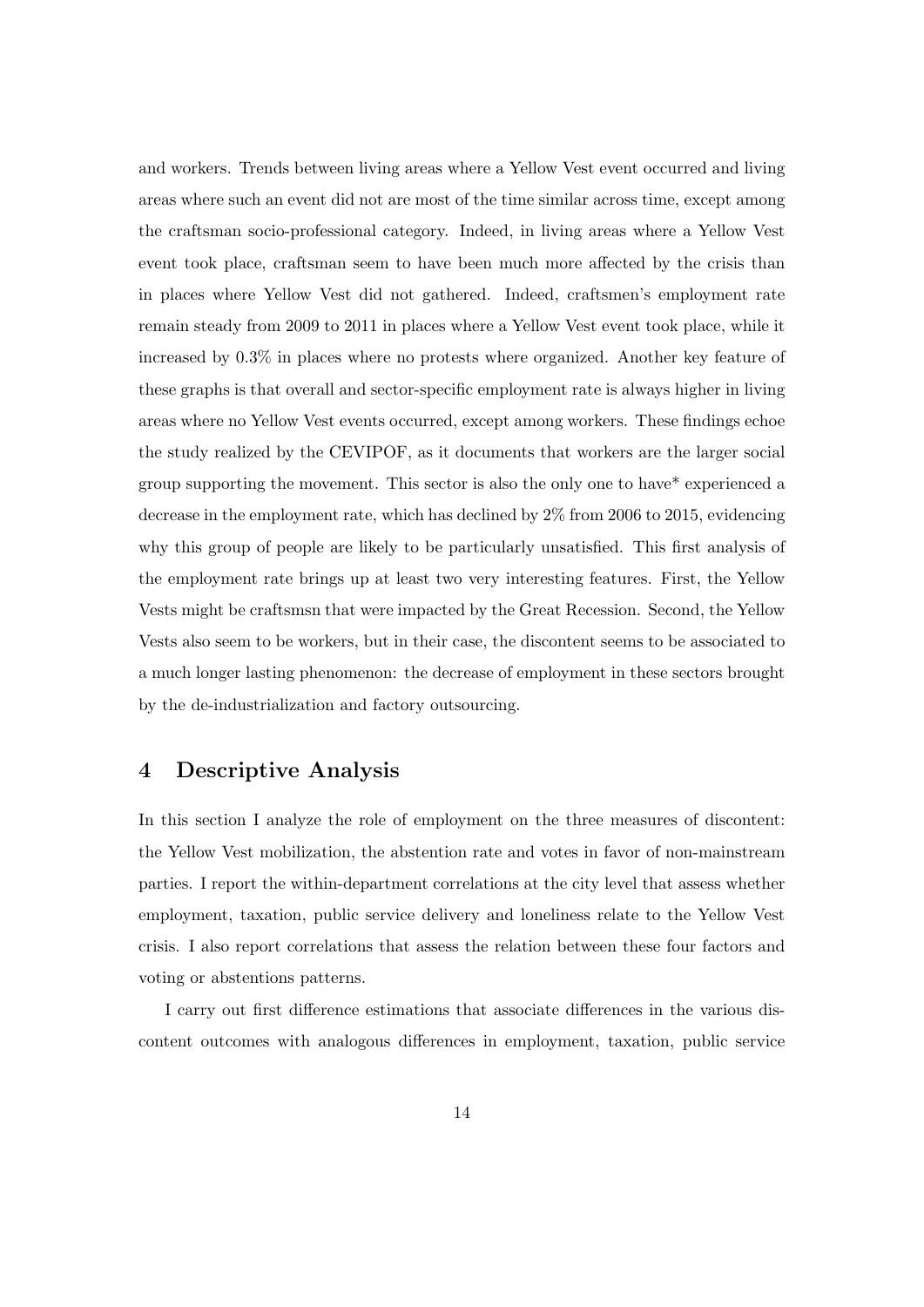

Figure 2: Employment rate by sector

delivery and loneliness at the city level. This method is used to control for cities heterogeneity.I estimate the following first difference equation:

$$
\Delta y_{it} = \beta_1 \Delta x_{1it} + \beta_2 \Delta x_{2it} + \beta_3 \Delta x_{3it} + \beta_4 \Delta x_{4it} + \gamma \Delta w_{it} + \sum_{l=1}^k \mu_l F E_{i,l} + \Delta u_{i,t}
$$

where  $\Delta y_{it}$  are the different outcome variables I consider in city *i*, and during the time interval  $t$ . In the case of the Yellow Vest mobilization, it is not in difference as the movement only took place in 2018. In the case of the abstention, I consider the difference in these variable between the 2007 and 2017 elections at the city level. In the case of extreme voting, I consider the differences in votes outcome for populist parties between the 2012 and 2017 elections. For this last outcome, I do not take the 2007 election results, as the extreme leaders were not the same than in more recent elections, which could potentially add extra noise in the analysis.  $\Delta x_{1it}$  is the variation in employment rate. $\Delta x_{2it}$  are the different independent variables related to taxation.  $\Delta x_{3it}$  are the loss of public services.  $\Delta x_{3it}$  are the loss of places of socialization. The  $\beta's$  are the coefficient of interest.  $\Delta u_{i,t}$  is the error term, and standards errors are robust. I use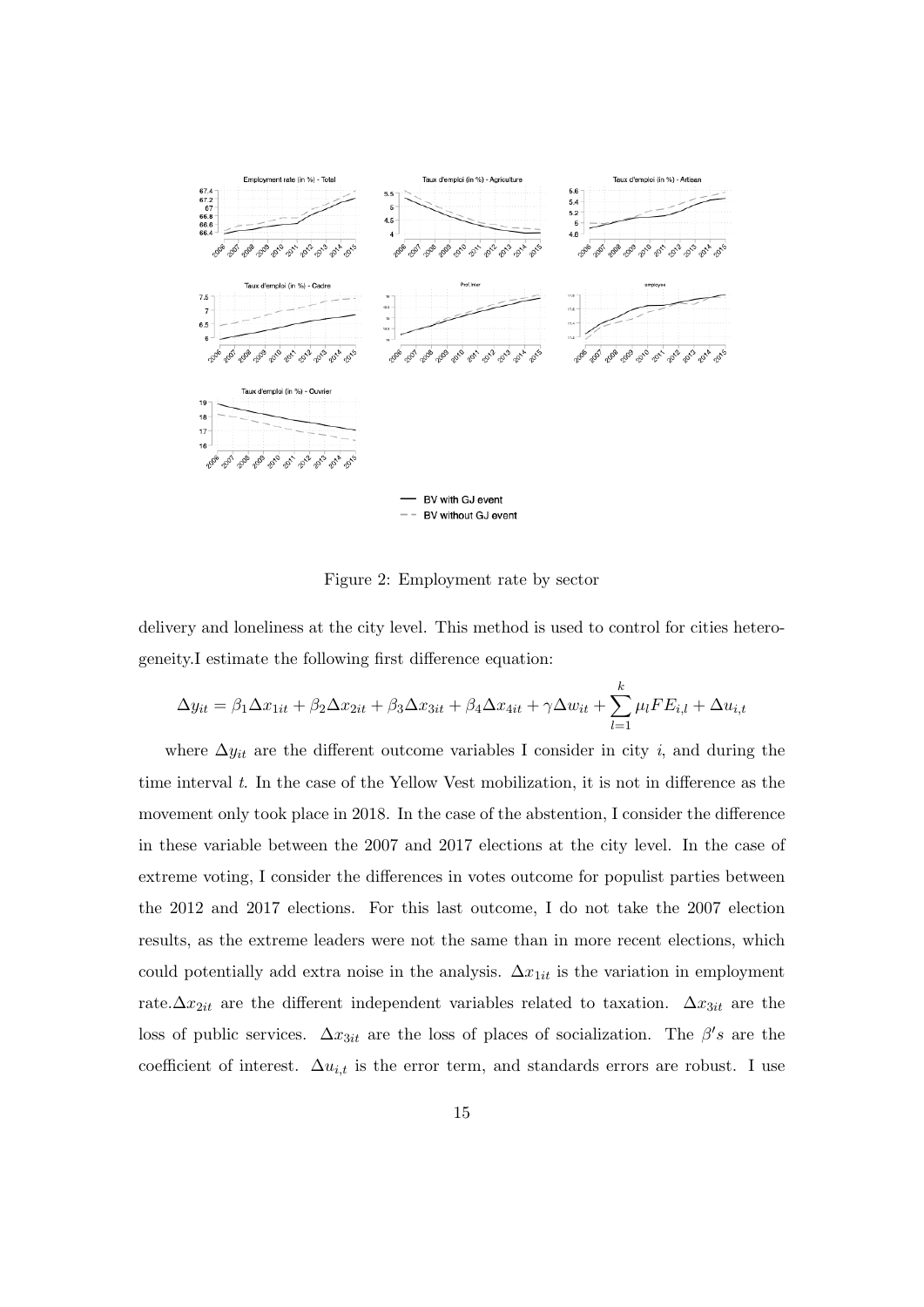such a first-difference estimation to address the problem of omitted variables. Indeed, the FD estimator avoids bias that could be caused by some omitted, time-invariant variables. When the outcome variable is the Yellow Vest mobilization, I however need to add department fixed effect,  $FE_{i,l}$ , as there is no variation over time of this variable. Moreover, as this measure is reported by the *Préfectures*, information may differ from one department to another. For all outcomes, I also add urban area unit. The size of the urban unit may indeed play a significant role in discontent, as small and isolated place are more likely to be economically less dynamic.

Yet, I still need to control for time-variant variables.  $\Delta w_{it}$  are the different control variables I introduce in the regression. Specifically, I control for variations in selfemployment, average revenue and population. This last control is necessary particularly for the Yellow Vest outcome, as an event is more likely to emerge if there is enough people to participate in it. I also control for the share of retired people. Indeed, it has been shown that this population is less likely to abstain. In the Yellow Vest context, they may also have participated more because one of the main claims of the movement concerns the retirement age. It is also a way to control for local economic dynamism as one might expect that communes populated largely by retired people have different characteristics. It is for example less likely that such a city would need a kinder-garden.

I therefore examine the role of employment, taxation, public service delivery on the three measures of discontent. Specifically, I use data from November and December 2018 for the Yellow Vest mobilization, as well as the variations between 2007 and 2017 in communal abstention rates and in voting shares for extreme parties. Support for right wing populism is defined as the difference in votes between the 2012 and 2017 elections for Marine Le Pen's party. Support for far left populism is defined as the difference in votes between the 2012 and 2017 elections for three parties: Force Ouvrière, Nouveau Parti Anticapitaliste and La France Insoumise.

It is important to note that in all the tables shown below the R2 remains fairly low. The independent variables explains at most only 0,24 of the outcome variations, even when introducing controls and fixed effect. This result is not surprising. The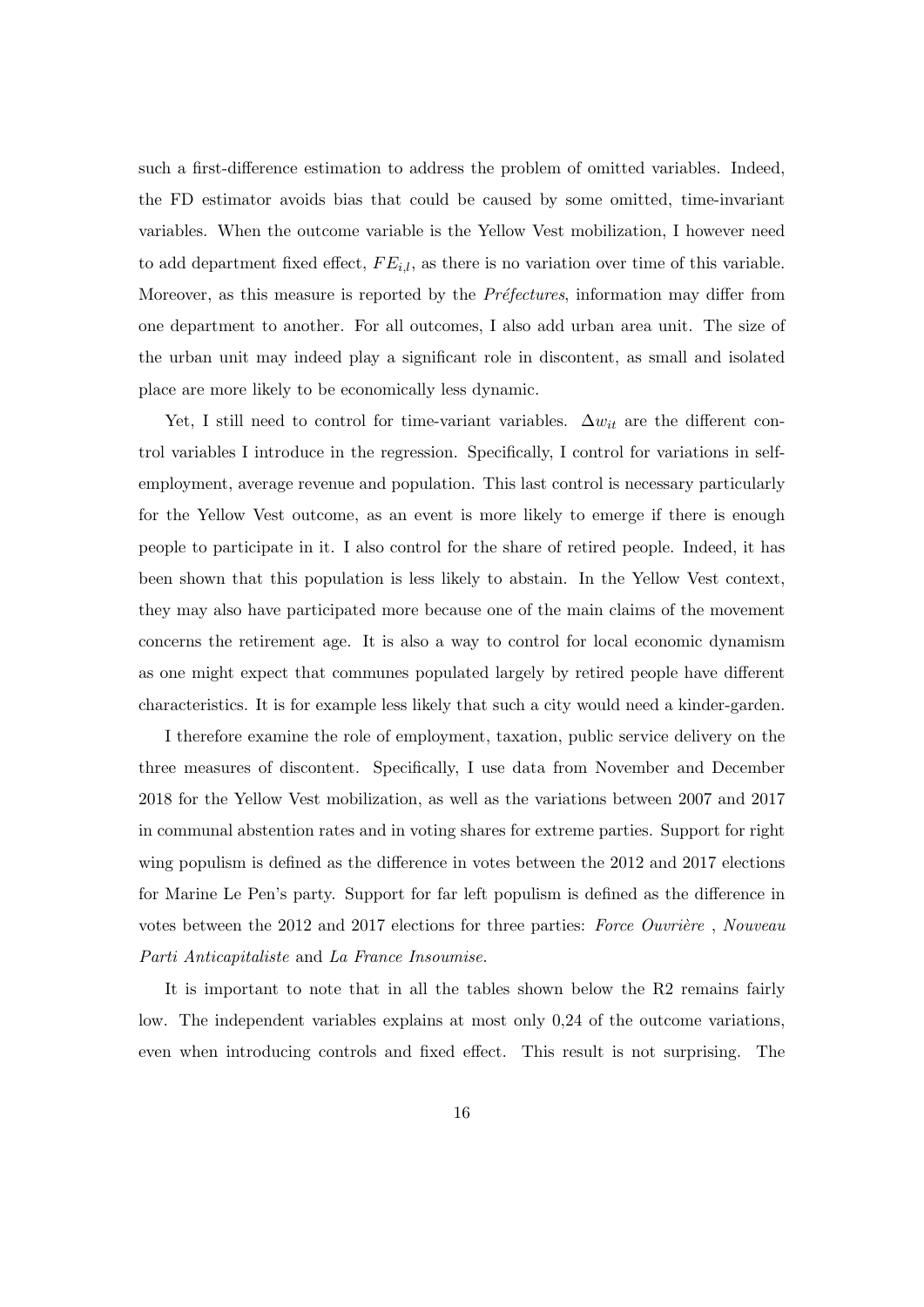political economic and welfare economic literature have widely documented that individual heterogeneity was driving most of the variation in these kinds of outcome. City characteristics are, consistently with the existing literature, play a much smaller role in individuals behavior.

Table 1-6 presents these estimates. In Table 1, 3 and 5, the first column presents estimates for the within-department correlation between the independent variables and the Yellow Vest movement. The second column presents estimates between the independent variables and the difference in abstention rate. In the third and fourth column I add urban area fixed effects, and control for quadratic population in the fifth and sixth column. In Table 2, 4 and 6, the first column presents estimates for the correlation between the independent variables and the support for right wing populism. The second column presents estimates between the independent variables and support for far-left parties. The third column sums far-right and far-left parties support. The fourth, fifth and sixth column presents the same estimates with urban area fixed effects. The last three columns includes control for quadratic population.

Table 5 and 6 are reported separately from the previous tables because data on schools and cultural places were not included in the INSEE dataset reporting the equipment variations from 2012 to 2017. I had to build a dataset manually to study the variation of these equipment, which may have introduce some extra noise.

The first difference coefficients on employment are significant in all panels of Table 1. A one percentage point increase in the employment rate is associated with a 20 percentage point decrease in the Yellow Vest mobilization, a 1.55 percentage point decrease in the abstention rate. Table 2 estimates on extreme voting are also negative.

The first difference coefficients on taxation are less stable. An increase in the housing tax (TH) seems negatively associated to the Yellow Vest mobilization but positively to the abstention rate. It is also non significantly associated with extreme left voting. Variation in firms taxes (CFE) are negatively associated to the Yellow Vest mobilization and the abstention rate. Yet, an increase in CFE is positively correlated with extreme right, but also overall extreme voting.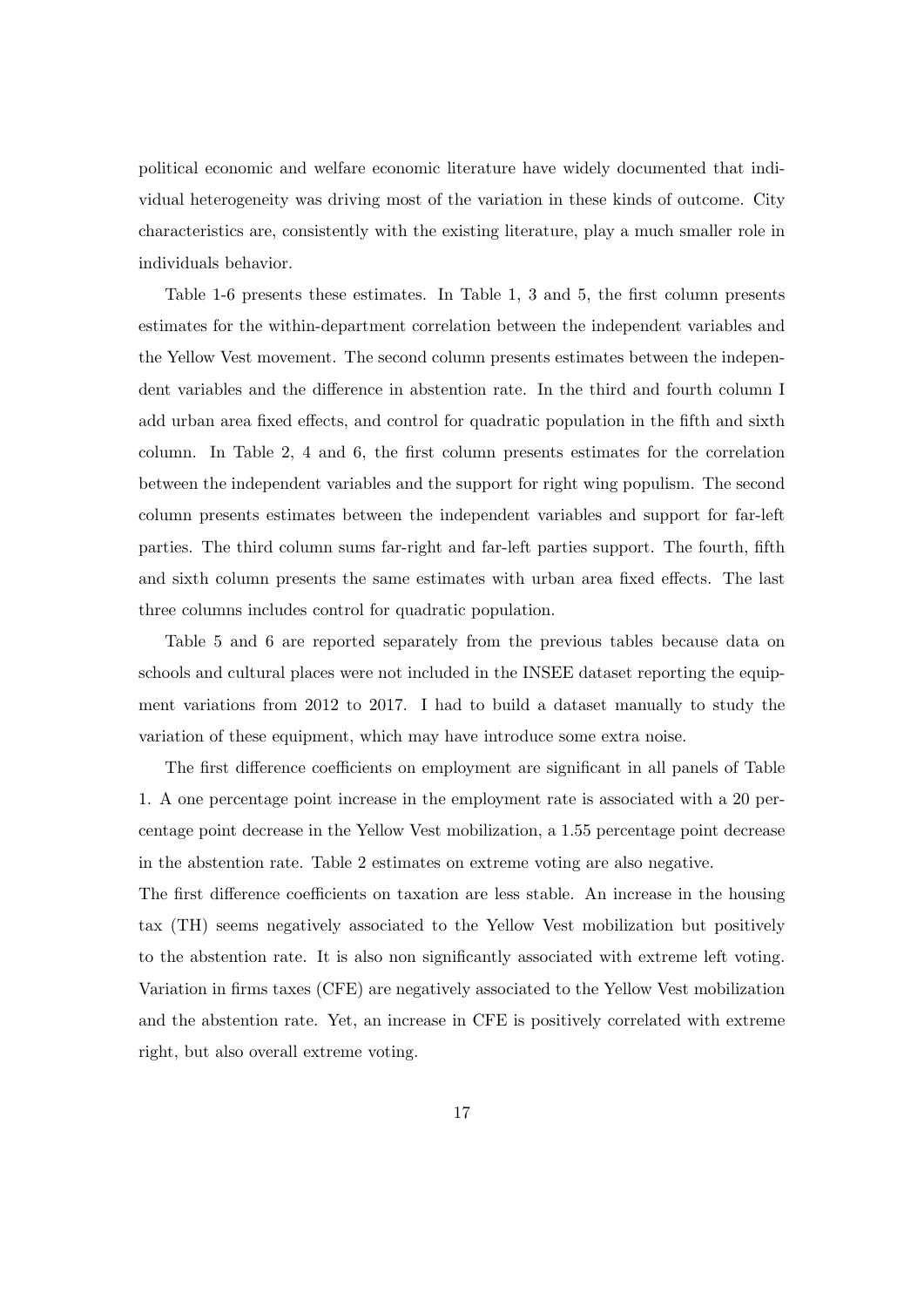|                                            | Table 1:             | Employment & Taxation - Communes - First Difference Analysis |                   |                       |                   |                       |
|--------------------------------------------|----------------------|--------------------------------------------------------------|-------------------|-----------------------|-------------------|-----------------------|
|                                            |                      | $\odot$                                                      | $\odot$           | $\bigoplus$           | $\widehat{E}$     | $\odot$               |
|                                            | Yellow Vest event    | Abstention 07-17<br>◁                                        | Yellow Vest event | Abstention 07-17<br>◁ | Yellow Vest event | Abstention 07-17<br>◁ |
| Economic insecurity                        |                      |                                                              |                   |                       |                   |                       |
| A Employment rate                          | $-0.199***$          | $-1.555***$                                                  | $-0.146***$       | $-1.108*$             | $0.0554*$         | $-0.693$              |
|                                            | $(-8.17)$            | $(-2.53)$                                                    | $(-6.34)$         | $(-1.81)$             | $(-2.52)$         | $(-1.13)$             |
| $\Delta$ Self-employment                   | $\,0.114\,$          | 3.175                                                        | $0.118*$          | 2.706                 | 0.0172            | 2.436                 |
|                                            | $(1.56)$             | (1.34)                                                       | (1.73)            | (1.15)                | (0.27)            | $(1.03)$              |
| $\Delta$ log pop 10-15                     | 0.00845              | $-1.278***$                                                  | $0.0243*$         | $-1.307***$           | 0.0114            | $-1.467***$           |
|                                            | $\left( 0.61\right)$ | $(-6.86)$                                                    | (1.89)            | $(-7.06)$             | (0.88)            | $(16.7-)$             |
| Log Average Income 2011                    | $0.0159*$            | $-1.375***$                                                  | $-0.0768***$      | $-2.210***$           | $-0.0515***$      | $-2.137***$           |
|                                            | (1.95)               | $(-13.64)$                                                   | $(-9.57)$         | $(-20.89)$            | $(-6.49)$         | $(-20.46)$            |
| <b>Taxation Burden</b>                     |                      |                                                              |                   |                       |                   |                       |
| $\Delta$ +64 years old                     | $-0.000950$          | $-0.110$                                                     | $-0.00150$        | $-0.101$              | $-0.00149$        | $-0.108$              |
|                                            | $(-0.35)$            | $(-1.34)$                                                    | $(-0.58)$         | $(-1.23)$             | $(-0.59)$         | $(-1.32)$             |
| $\Delta$ Taxable households                | 0.0369               | $-0.260$                                                     | $-0.0260$         | $-0.905$              | $-0.00600$        | $-0.286$              |
|                                            | (1.50)               | $(-0.42)$                                                    | $(-1.10)$         | $(-1.48)$             | $(-0.26)$         | $(-0.47)$             |
| $\Delta$ TH rate                           | $-0.00375***$        | $0.0521***$                                                  | $-0.00192**$      | $0.0624***$           | $-0.000122$       | $0.0685***$           |
|                                            | $(-3.59)$            | $(3.01)$                                                     | $(-1.98)$         | $\left( 3.64\right)$  | $(-0.13)$         | $\left( 4.01\right)$  |
| $\triangle$ CFE rate                       | $-0.00344***$        | $-0.0110*$                                                   | $-0.00214***$     | $-0.00590$            | $-0.00150***$     | $-0.00019$            |
|                                            | $(+7.04)$            | $(-1.85)$                                                    | $(-4.69)$         | $(-1.00)$             | $(-3.45)$         | $(-0.03)$             |
| $\Delta$ log contributions                 | $-0.0129***$         | $-0.00291$                                                   | $-0.00838***$     | 0.0269                | $-0.000751$       | 0.0604                |
|                                            | $(-2.87)$            | $(-0.06)$                                                    | $(-2.15)$         | (0.52)                | $(-0.21)$         | (1.18)                |
| Department FE                              |                      |                                                              | $\rightarrow$     |                       | ↘                 |                       |
| Urban Area FE                              |                      |                                                              | $\rightarrow$     | ゝ                     |                   |                       |
| Quadratic population control               |                      |                                                              |                   |                       | $\backslash$      |                       |
| R2                                         | $0.04\,$             | $0.01\,$                                                     | 0.17              | $0.04\,$              | 0.24              | $0.05\,$              |
| Observations                               | 31656                | 31649                                                        | 31656             | 31649                 | 31656             | 31649                 |
| $t$ statistics in parentheses              |                      |                                                              |                   |                       |                   |                       |
| $p < 0.1$ , ** $p < 0.05$ , *** $p < 0.01$ |                      |                                                              |                   |                       |                   |                       |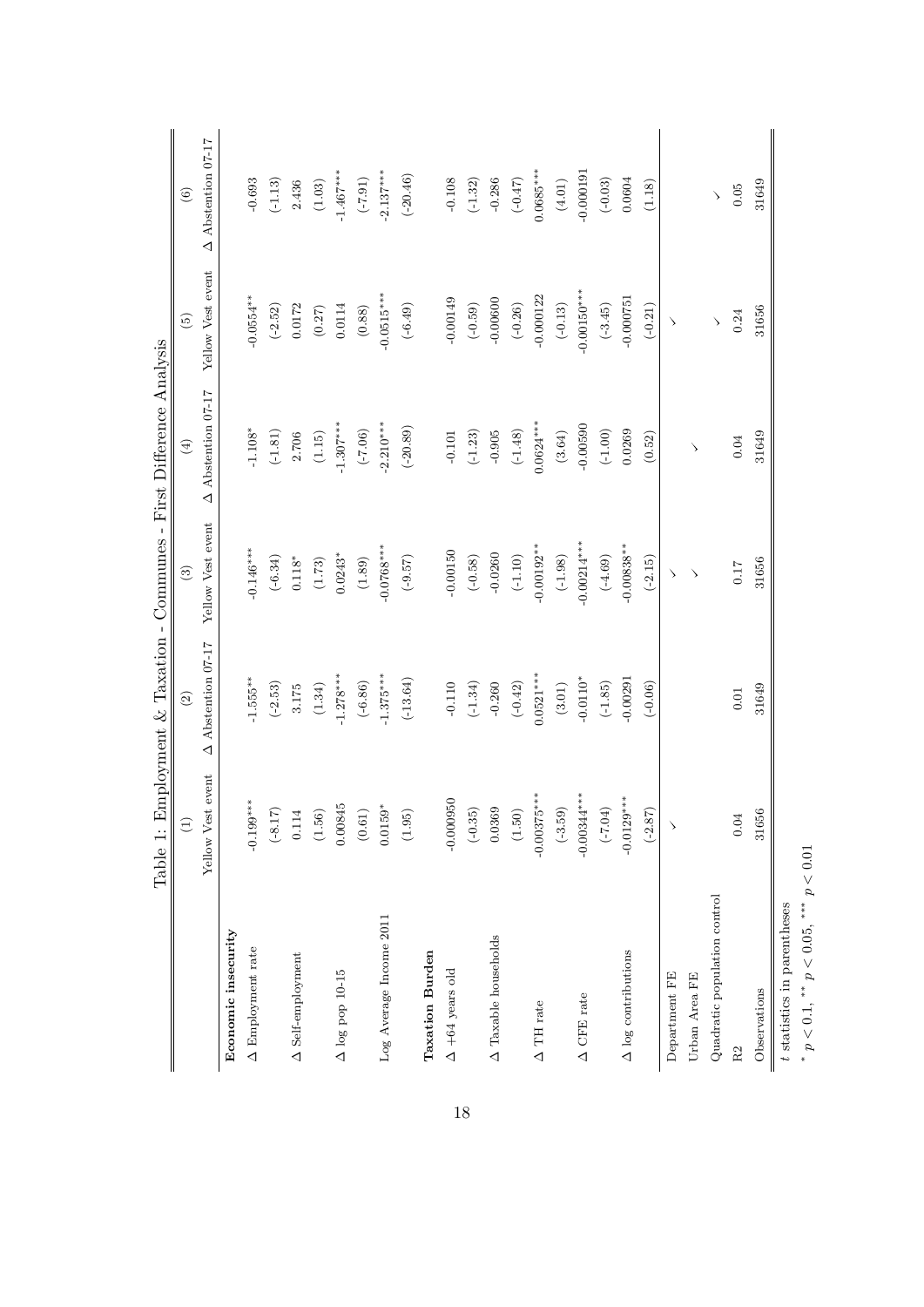|                                                                    |                    |                   | Table 2: Fir       | st Difference - Employment & Taxation |                   |                          |                    |                   |                    |
|--------------------------------------------------------------------|--------------------|-------------------|--------------------|---------------------------------------|-------------------|--------------------------|--------------------|-------------------|--------------------|
|                                                                    | $\widehat{E}$      | (2)               | $\widehat{c}$      | (4)                                   | $\widetilde{5}$   | $\overset{\odot}{\circ}$ | (7)                | $\circledast$     | $\circledcirc$     |
|                                                                    | A Ext. Right 12-17 | A Ext. Left 12-17 | A Ext. Votes 12-17 | A Ext. Right 12-17                    | A Ext. Left 12-17 | A Ext. Votes 12-17       | △ Ext. Right 12-17 | A Ext. Left 12-17 | A Ext. Votes 12-17 |
| Economic Insecurity                                                |                    |                   |                    |                                       |                   |                          |                    |                   |                    |
| $\Delta$ Employment rate                                           | $-0.0164$          | $-0.357$          | $-0.374$           | $-0.185$                              | $-0.181$          | $-0.366$                 | $-0.379$           | 0.0464            | $-0.332$           |
|                                                                    | $(-0.03)$          | $(-0.66)$         | $(-0.50)$          | $(-0.30)$                             | $(-0.34)$         | $(-0.49)$                | $(-0.61)$          | (0.09)            | $(-0.45)$          |
| $\Delta$ Self-employment                                           | $-11.28***$        | $5.769***$        | $-5.514*$          | $-11.12***$                           | $5.588***$        | $-5.530*$                | $-11.01***$        | $5.463**$         | $-5.551*$          |
|                                                                    | $(-4.55)$          | (2.68)            | $(-1.89)$          | $(-4.49)$                             | (2.60)            | $(-1.90)$                | $(-4.45)$          | (2.53)            | $(-1.91)$          |
| $\Delta$ log pop 10-15                                             | $1.351***$         | $1.495***$        | $2.845***$         | $1.370***$                            | $1.466***$        | $2.836***$               | $1.427***$         | $1.340***$        | $2.767***$         |
|                                                                    | (7.27)             | (8.38)            | (11.43)            | (7.38)                                | (8.26)            | (11.39)                  | (7.66)             | (7.62)            | (11.11)            |
| Log Average Income 2011                                            | $-1.307***$        | $-0.589***$       | $-1.896***$        | $-0.860***$                           | $-1.056***$       | $-1.916***$              | $-1.060***$        | $-1.083***$       | $-2.143***$        |
|                                                                    | $(-13.48)$         | $(0.7 - )$        | $(-16.07)$         | $(-8.40)$                             | $(-11.87)$        | $(-15.43)$               | $(-10.41)$         | $(-12.65)$        | $(-17.51)$         |
| <b>Taxation Burden</b>                                             |                    |                   |                    |                                       |                   |                          |                    |                   |                    |
| $\Delta$ +64 years old                                             | $-0.00188$         | 0.0103            | 0.00838            | $-0.00851$                            | 0.0198            | 0.0112                   | $-0.0121$          | 0.00656           | $-0.00550$         |
| 19                                                                 | $(-0.02)$          | (0.14)            | (0.08)             | $(-0.10)$                             | $(0.26)$          | (0.11)                   | $(-0.14)$          | (0.09)            | $(-0.05)$          |
| A Taxable households                                               | $-3.840***$        | $-3.637***$       | $-7.478***$        | $-3.528***$                           | $3.984***$        | $7.513***$               | $-3.533***$        | $-3.475***$       | $-7.008***$        |
|                                                                    | $(-6.09)$          | $(-6.65)$         | $(-9.92)$          | $(-5.60)$                             | $(-7.29)$         | $(-9.95)$                | $(-5.57)$          | $(-6.36)$         | $(-9.24)$          |
| $\Delta$ TH rate                                                   | $-0.0357***$       | $0.0303**$        | $-0.00542$         | $-0.0403**$                           | $0.0335***$       | $-0.00674$               | $-0.0420**$        | $0.0382***$       | $-0.00376$         |
|                                                                    | $(-2.07)$          | $(2.16)$          | $(-0.26)$          | $(-2.34)$                             | (2.40)            | $(-0.32)$                | $(-2.44)$          | (2.75)            | $(-0.18)$          |
| $\Delta$ CFE rate                                                  | $0.0121***$        | 0.000357          | $0.0125*$          | $0.0110*$                             | 0.000991          | $0.0120*$                | 0.00884            | 0.00648           | $0.0153**$         |
|                                                                    | (1.99)             | (0.08)            | (1.79)             | (1.81)                                | $(0.22)$          | (1.71)                   | (1.45)             | (1.41)            | (2.18)             |
| A log Contributions                                                | $-0.245***$        | $0.0998**$        | $-0.145**$         | $0.254***$                            | $0.112***$        | $0.142**$                | $0.271***$         | $0.129***$        | $-0.142**$         |
|                                                                    | $(-4.61)$          | (2.45)            | $(-2.29)$          | $(-4.76)$                             | (2.76)            | $(-2.25)$                | $(-5.11)$          | (3.18)            | $(-2.24)$          |
| Department FE                                                      |                    |                   |                    |                                       |                   |                          |                    |                   |                    |
| Urban Area FE                                                      |                    |                   |                    | ↘                                     | ↘                 | ゝ                        |                    |                   |                    |
| Quadratic population control                                       |                    |                   |                    |                                       |                   |                          |                    |                   | $\backslash$       |
| R2                                                                 | $0.01\,$           | 0.01              | 0.02               | 0.02                                  | 0.02              | 0.02                     | 0.02               | 0.03              | $0.02\,$           |
| Observations                                                       | 31656              | 31656             | 31656              | 31656                                 | 31656             | 31656                    | 31656              | 31656             | 31656              |
| ききき まくしく<br>$t$ statistics in parentheses<br>the control<br>.<br>< | $\sim$ $\sim$      |                   |                    |                                       |                   |                          |                    |                   |                    |

\*  $p < 0.1$ , \*\*  $p < 0.05$ , \*\*\*  $p < 0.01$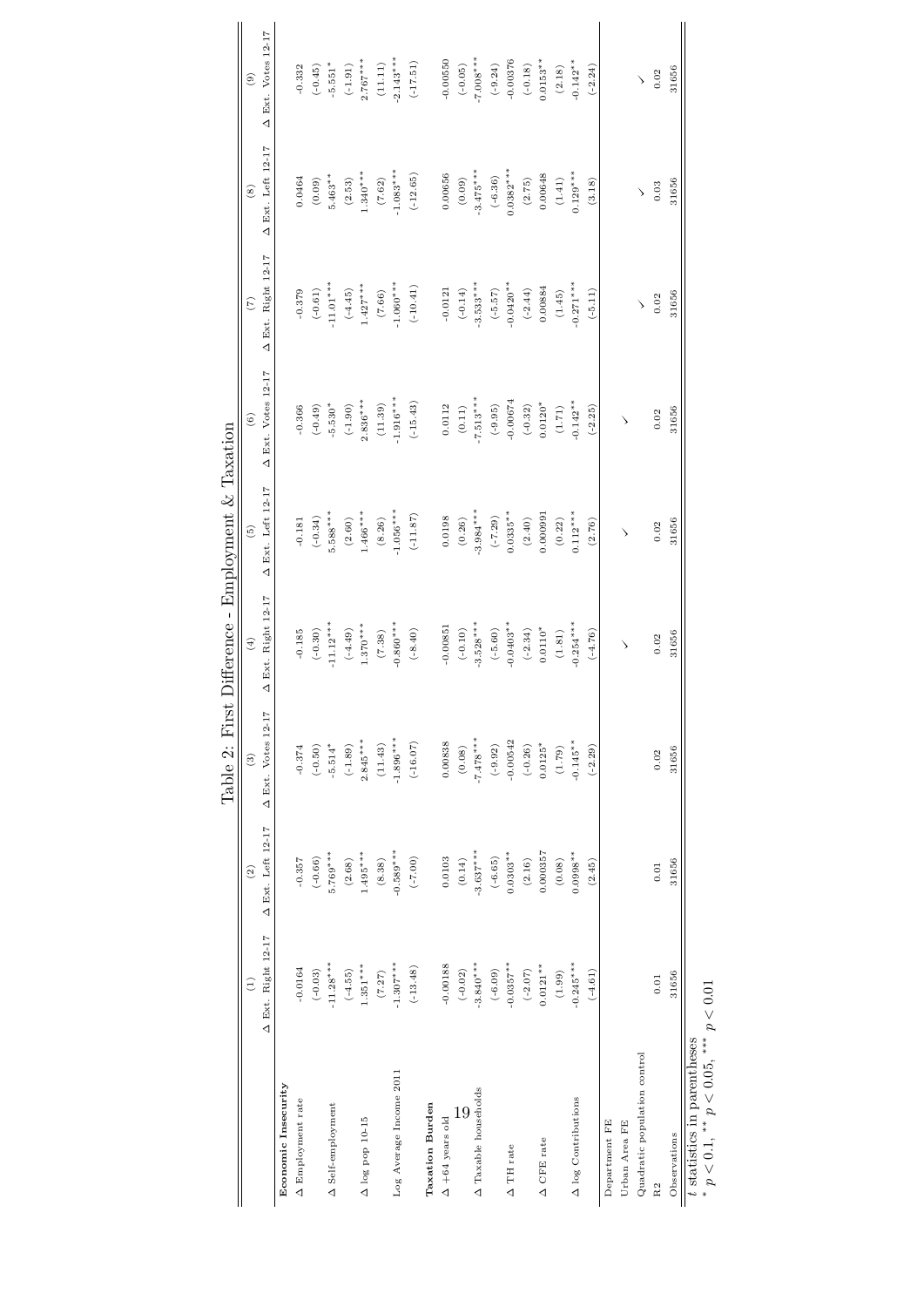The first difference specification in Table 3 also yields a significant relationship between the lack of public service delivery and discontent. I report the effects of loosing equipment between 2012 and 2017 at the city level. The idea behind this method is that a negative variation in an equipment is more likely to decrease people living conditions, than a positive variation is likely to increase them. The term "Loosing" means that the city was equipped in 2012 with one of several specific equipment but is not in 2017. The loss of public services is associated with strong support of discontent measures. Indeed, loosing a train station (not equipped with high speed rails), a maternity, an emergency service, or a school (kinder garden, primary, middle or high school) is positively correlated with the Yellow Vest mobilization and the abstention rate. Table 4 shows that the relation ship between the loss of public service delivery and extreme voting is less clear. A potential explanation for that, is that support for populism at presidential election may not be driven by an individual local environment. Looking at local election outcome could be a way to analyze this point further. The loss of certain kind of equipment, such as a small grocery store or a mini-market also predict higher Yellow Vest mobilization and abstention. If these equipment do not relate directly to public service delivery, their presence may be influenced by the general city dynamics. They also are not directly related to loneliness but they may be to a certain extend, be considered as a locations were people interact and bond socially.

To characterize loneliness, I look at the evolution and loss of social spaces. Particularly the disappearance of a movie theatre seems to be particularly associated with the Yellow Vest mobilization. Movie theatres can be seen as a proxy for loneliness as it is a place where people meet. However, the effect is once again less clear on extreme voting, potentially for the same reason as before: loneliness is a feeling that arise from local isolation and may not drive an individual presidential vote. Further research is therefore needed to better characterize the impact of loneliness on discontent in France. Indeed, the movie  $J'veux du$  soleil [20] directed by François Ruffin collects testimony from Yellow Vests and reveals that loneliness was what pushed people to gather on roundabouts for so long. By participating in the protest people could make friends, discuss their situation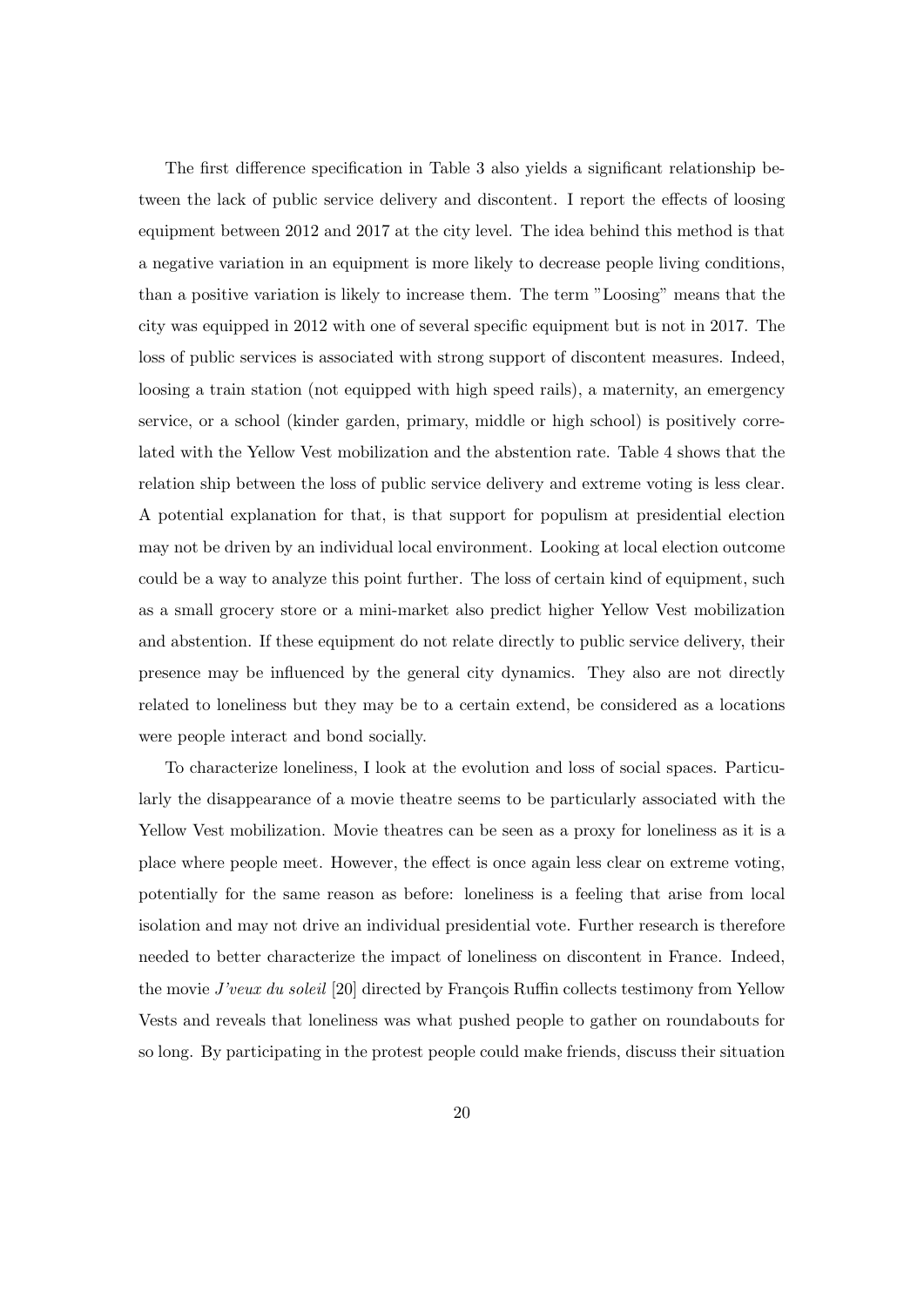and realize that many people were sharing their opinions. Some Yellow Vests even found a job or got married. Using opinion data could be a way to enrich this analysis.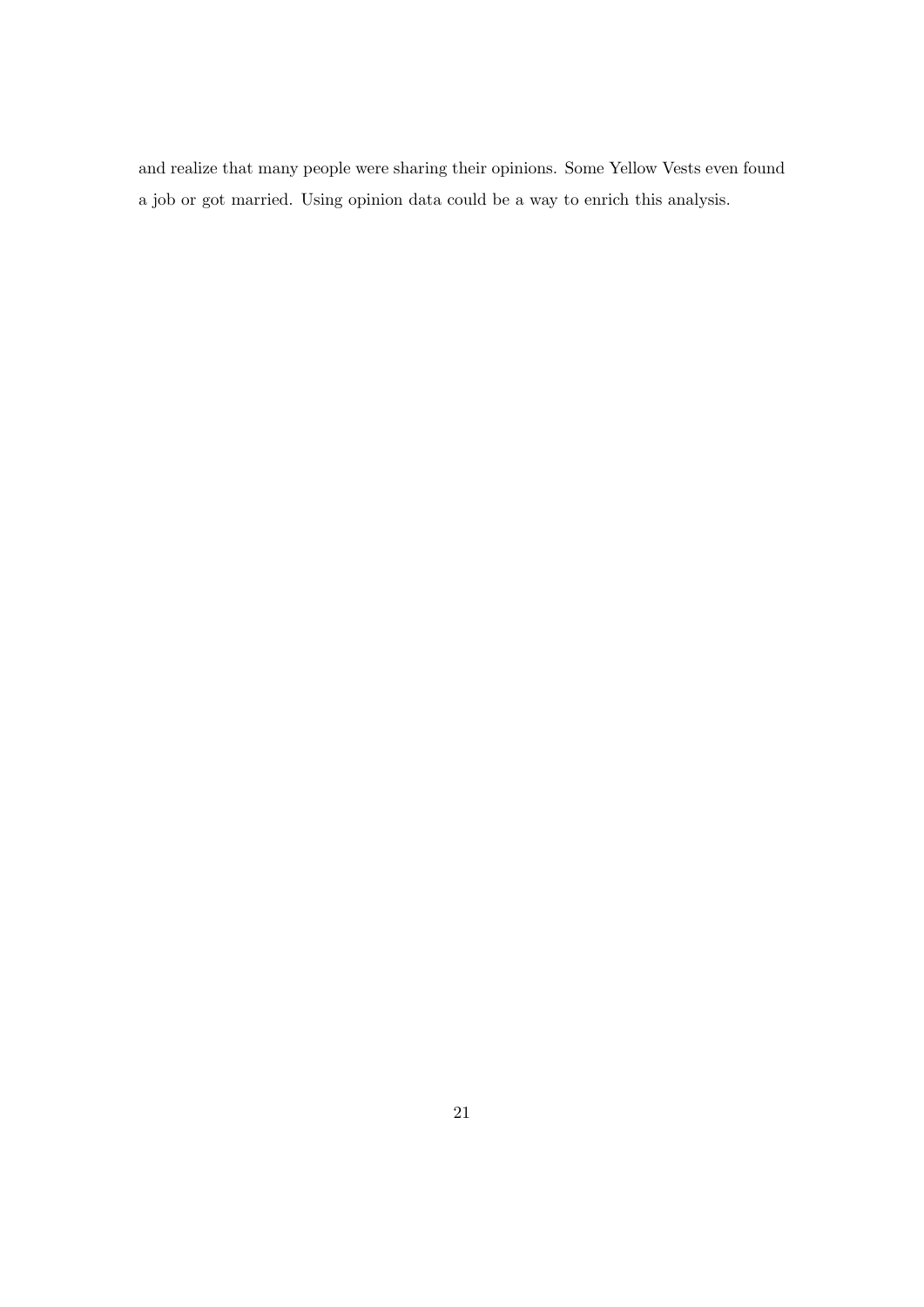|                                                           | Table 3: Public Service Delivery - Communes - |                           |                   | First Difference Analysis |                   |                       |
|-----------------------------------------------------------|-----------------------------------------------|---------------------------|-------------------|---------------------------|-------------------|-----------------------|
|                                                           | $\begin{pmatrix} 1 \end{pmatrix}$             | $\widehat{c}$             | $\binom{3}{2}$    | $\left( 4\right)$         | $\widehat{5}$     | $\widehat{6}$         |
|                                                           | Yellow Vest event                             | $\Delta$ Abstention 07-17 | Yellow Vest event | $\Delta$ Abstention 07-17 | Yellow Vest event | Abstention 07-17<br>◁ |
| Equipement:                                               |                                               |                           |                   |                           |                   |                       |
| Losing Bank                                               | 0.0249                                        | $-0.135$                  | 0.0231            | $-0.152$                  | 0.00483           | $-0.335**$            |
|                                                           | (1.40)                                        | $(-0.80)$                 | (1.36)            | $(-0.92)$                 | (0.29)            | $(-2.02)$             |
| Losing Butcher's shop                                     | 0.0170                                        | 0.0962                    | 0.00314           | $-0.0351$                 | $-0.0121$         | $-0.163$              |
|                                                           | (1.61)                                        | (0.87)                    | $(-0.30)$         | $(-0.32)$                 | $(-1.19)$         | $(-1.50)$             |
| Losing Bakery                                             | $0.0335***$                                   | 0.0984                    | $0.0208**$        | 0.00984                   | $-0.0128$         | 0.0145                |
|                                                           | $(-4.07)$                                     | $(-0.79)$                 | $(-2.49)$         | (0.08)                    | $(-1.57)$         | $(-0.12)$             |
| Losing Bureau Post Office                                 | 0.00674                                       | $0.410***$                | 0.00414           | $0.408***$                | $0.0203*$         | $0.184*$              |
|                                                           | (0.65)                                        | (4.00)                    | (0.40)            | (3.96)                    | $(-1.98)$         | (1.79)                |
| Losing Relay Post Office                                  | 0.0168                                        | 0.110                     | 0.0258            | 0.142                     | 0.00504           | $-0.0416$             |
|                                                           | (0.68)                                        | (0.39)                    | (1.18)            | (0.51)                    | $(-0.26)$         | $(-0.15)$             |
| Losing Train Station                                      | $0.0487*$                                     | $0.822***$                | 0.00224           | $0.457*$                  | $-0.0215$         | 0.358                 |
|                                                           | $(1.67)$                                      | (3.25)                    | (0.08)            | (1.84)                    | $(-0.76)$         | (1.47)                |
| Losing Nurse                                              | $0.0336***$                                   | $0.292*$                  | $-0.0164$         | $0.381***$                | 0.00136           | $0.440***$            |
|                                                           | $(-3.40)$                                     | (1.87)                    | $(-1.61)$         | (2.45)                    | (0.14)            | (2.81)                |
| Losing Maternity Hospital                                 | $0.349***$                                    | $1.818***$                | $0.249***$        | 0.145                     | 0.0777            | $-0.215$              |
|                                                           | (3.70)                                        | (2.50)                    | (3.03)            | (0.22)                    | (0.95)            | $(-0.33)$             |
| Losing Pharmacy                                           | 0.0411                                        | 0.512                     | 0.0287            | 0.495                     | 0.0321            | 0.370                 |
|                                                           | (0.94)                                        | (1.35)                    | (0.70)            | (1.30)                    | (0.74)            | (0.96)                |
| Losing Emergencies                                        | $0.276***$                                    | $1.525**$                 | $0.141*$          | 0.472                     | 0.00706           | $-0.160$              |
|                                                           | (3.18)                                        | (2.14)                    | (1.80)            | (0.68)                    | $(-0.09)$         | $(-0.23)$             |
| Losing Grocery Store                                      | $0.0177*$                                     | $0.396***$                | $-0.00326$        | $0.256***$                | $-0.0114$         | 0.132                 |
|                                                           | (1.84)                                        | (3.87)                    | $(-0.36)$         | (2.52)                    | $(-1.27)$         | (1.31)                |
| Losing Mini Market                                        | $0.186***$                                    | $1.270***$                | $0.0923***$       | $0.615***$                | 0.0300            | $0.292**$             |
|                                                           | (9.05)                                        | (9.60)                    | (4.81)            | (4.78)                    | (1.61)            | (2.28)                |
| Losing Supermarket                                        | $0.146***$                                    | $0.784***$                | 0.0527            | 0.0718                    | 0.0404            | 0.0653                |
|                                                           | (4.14)                                        | (3.24)                    | (1.54)            | (0.31)                    | (1.17)            | (0.28)                |
| Department FE                                             | ゝ                                             |                           | ↘                 |                           | ゝ                 |                       |
| Urban Area FE                                             |                                               |                           | $\rightarrow$     | ゝ                         |                   |                       |
| Quadratic population control                              |                                               |                           |                   |                           | $\backslash$      | $\backslash$          |
| R <sub>2</sub>                                            | 0.04                                          | 0.01                      | 0.17              | 0.04                      | 0.24              | 0.05                  |
| Observations                                              | 31656                                         | 31649                     | 31656             | 31649                     | 31656             | 31649                 |
| t statistics in parentheses<br>$p < 0.1,$ ** $p < 0.05$ , | p < 0.01<br>$***$                             |                           |                   |                           |                   |                       |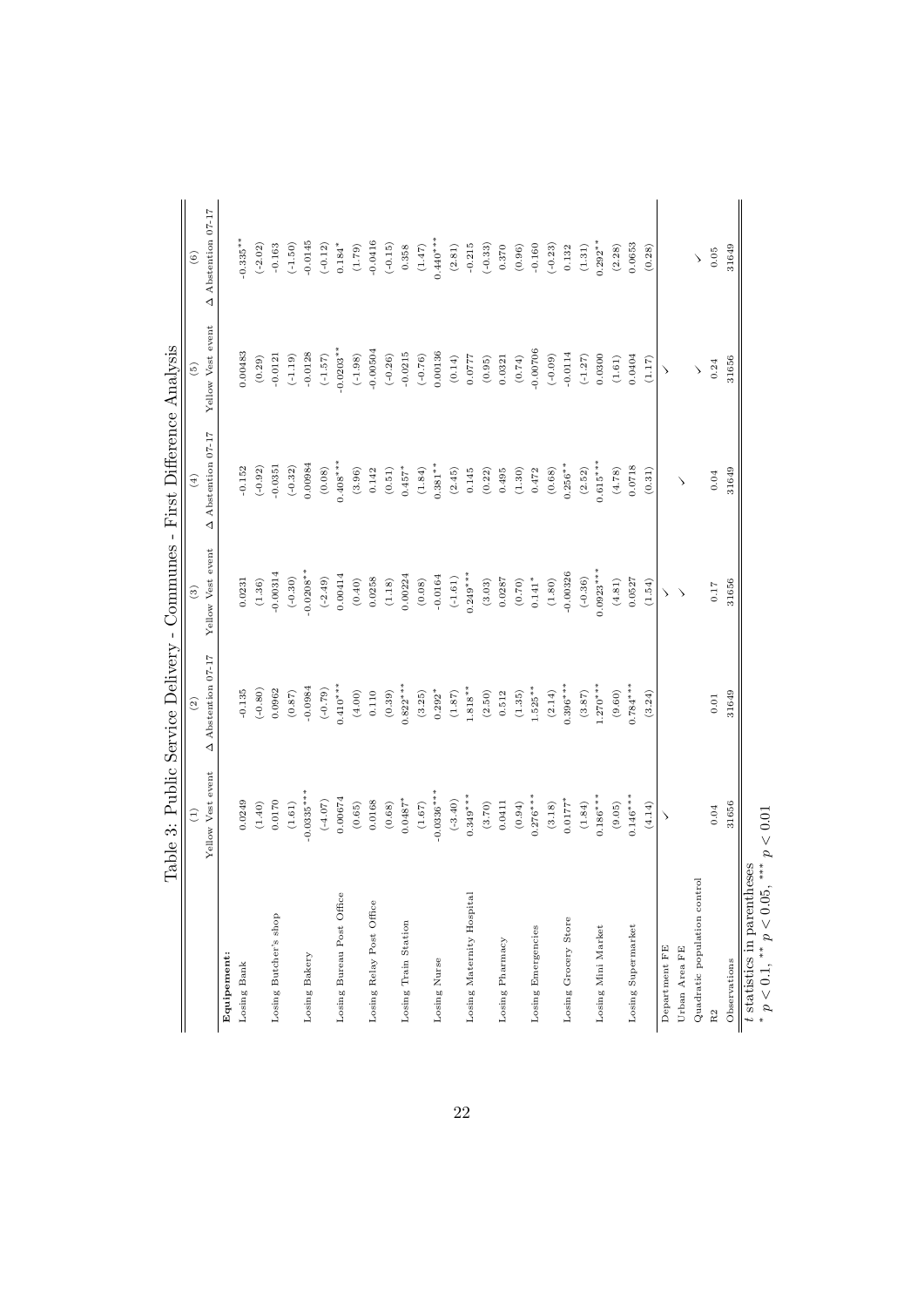|                                                     |                                   |                      | 1                                   |                       |                                                               |                    |                    |                   |                       |
|-----------------------------------------------------|-----------------------------------|----------------------|-------------------------------------|-----------------------|---------------------------------------------------------------|--------------------|--------------------|-------------------|-----------------------|
|                                                     | $\begin{pmatrix} 1 \end{pmatrix}$ | $\left( 2\right)$    | $\qquad \qquad (3)$                 | $\tag{4}$             | $\left( \begin{smallmatrix} 5 \\ 0 \end{smallmatrix} \right)$ | $\rm ^{(6)}$       | $(\tilde{\zeta})$  | $^\circledR$      | $\rm ^{(9)}$          |
|                                                     | A Ext. Right 12-17                | A Ext. Left 12-17    | $\overline{1}$<br>A Ext. Votes 12-1 | A Ext. Right 12-17    | A Ext. Left 12-17                                             | A Ext. Votes 12-17 | A Ext. Right 12-17 | A Ext. Left 12-17 | A Ext. Votes 12-17    |
| Equipement:                                         |                                   |                      |                                     |                       |                                                               |                    |                    |                   |                       |
| Losing Bank                                         | $-0.471***$                       | 0.132                | $-0.339*$                           | $-0.467***$           | 0.129                                                         | $0.338*$           | $0.453***$         | $-0.0183$         | $0.471***$            |
|                                                     | $(-3.07)$                         | (0.94)               | $(-1.85)$                           | $(-3.04)$             | (0.93)                                                        | $(-1.85)$          | $(-2.93)$          | $(-0.13)$         | $(-2.58)$             |
| Losing Butcher's shop                               | $-0.115$                          | 0.138                | 0.0228                              | $-0.0657$             | 0.0967                                                        | 0.0310             | $-0.0576$          | $-0.0464$         | $-0.104$              |
|                                                     | $(-1.13)$                         | (1.56)               | (0.18)                              | $(-0.64)$             | (1.09)                                                        | (0.25)             | $(-0.56)$          | $(-0.53)$         | $(-0.84)$             |
| Losing Bakery                                       | $-0.0490$                         | 0.134                | 0.0849                              | $-0.0900$             | 0.177                                                         | 0.0873             | $-0.148$           | 0.162             | 0.0141                |
|                                                     | $(-0.39)$                         | (1.20)               | (0.55)                              | $(-0.71)$             | (1.59)                                                        | (0.57)             | $(-1.17)$          | (1.47)            | (0.09)                |
| Losing Post Office                                  | $-0.343***$                       | $0.185**$            | $-0.158$                            | $-0.352***$           | $0.201***$                                                    | $-0.150$           | $-0.319***$        | 0.0177            | $0.302**$             |
|                                                     | $(-3.51)$                         | (1.96)               | $(-1.27)$                           | $(-3.61)$             | (2.13)                                                        | $(-1.21)$          | $(-3.27)$          | (0.19)            | $(-2.43)$             |
| Losing Relay Post Office                            | 0.136                             | $-0.132$             | 0.00345                             | 0.102                 | $-0.0980$                                                     | 0.00380            | 0.107              | $-0.173$          | $-0.0662$             |
|                                                     | (0.47)                            | $(-0.60)$            | (0.01)                              | (0.36)                | $(-0.45)$                                                     | (0.01)             | (0.38)             | $(-0.81)$         | $(-0.20)$             |
| Losing Train Station                                | $-0.394$                          | 0.353                | $-0.0407$                           | $-0.231$              | 0.171                                                         | $-0.0599$          | $-0.199$           | 0.0778            | $-0.122$              |
|                                                     | $(-1.53)$                         | (1.60)               | $(-0.14)$                           | $(-0.92)$             | (0.79)                                                        | $(-0.20)$          | $(-0.80)$          | (0.36)            | $(-0.40)$             |
| Losing Nurse                                        | $-0.237$                          | $-0.0713$            | $-0.309$                            | $-0.271*$             | $-0.0303$                                                     | $-0.301$           | $-0.348**$         | 0.00345           | $-0.352*$             |
|                                                     | $(-1.51)$                         | $(-0.55)$            | $(-1.61)$                           | $\left( -1.72\right)$ | $(-0.24)$                                                     | $(-1.57)$          | $(-2.21)$          | $(-0.03)$         | $(-1.85)$             |
| Losing Maternity Hospital                           | $-1.719***$                       | $1.045**$            | $-0.673*$                           | $-0.791***$           | $-0.0216$                                                     | $-0.813**$         | $-0.609**$         | 0.00225           | $-0.606*$             |
|                                                     | $(-5.22)$                         | (2.56)               | $(-1.93)$                           | $(-2.84)$             | $(-0.06)$                                                     | $(-2.40)$          | $(-2.02)$          | (0.01)            | $(-1.73)$             |
| Losing Pharmacy                                     | $-0.534$                          | $0.570*$             | 0.0364                              | $-0.541$              | $0.577*$                                                      | 0.0360             | $-0.535$           | 0.461             | $-0.0738$             |
|                                                     | $(-1.54)$                         | $\left( 1.90\right)$ | (0.09)                              | $(-1.56)$             | (1.91)                                                        | (0.09)             | $(-1.55)$          | (1.54)            | $(-0.19)$             |
| Losing Emergencies                                  | $-0.802***$                       | $0.639*$             | $-0.163$                            | $-0.367$              | 0.221                                                         | $-0.146$           | 0.00273            | $-0.146$          | $-0.143$              |
|                                                     | $(-2.76)$                         | (1.76)               | $(-0.36)$                           | $(-1.30)$             | (0.65)                                                        | $(-0.32)$          | (0.01)             | $(-0.44)$         | $\left( -0.31\right)$ |
| Losing Grocery Store                                | $-0.338***$                       | 0.104                | $-0.234***$                         | $-0.278***$           | 0.0439                                                        | $0.234***$         | $-0.271***$        | $-0.0801$         | $-0.351***$           |
|                                                     | $(-3.60)$                         | (1.30)               | $(-2.07)$                           | $(-2.95)$             | (0.55)                                                        | $(-2.07)$          | $(-2.88)$          | $(-1.01)$         | $(-3.12)$             |
| Losing Mini Market                                  | $-0.194*$                         | $0.274***$           | 0.0795                              | 0.0741                | $-0.0238$                                                     | 0.0504             | $0.241***$         | $0.310***$        | $-0.0693$             |
|                                                     | $(-1.76)$                         | (2.92)               | (0.64)                              | (0.69)                | $(-0.26)$                                                     | (0.41)             | (2.22)             | $(-3.49)$         | $(-0.56)$             |
| Losing Supermarket                                  | $-0.273$                          | 0.317                | 0.0443                              | 0.0490                | 0.00188                                                       | 0.0471             | 0.0327             | $-0.149$          | $-0.116$              |
|                                                     | $(-1.15)$                         | (1.55)               | (0.17)                              | (0.21)                | $(-0.01)$                                                     | (0.18)             | (0.14)             | $(77.0-)$         | $(-0.45)$             |
| Department FE                                       |                                   |                      |                                     |                       |                                                               |                    |                    |                   |                       |
| Urban Area FE                                       |                                   |                      |                                     | ゝ                     | ゝ                                                             | ゝ                  |                    |                   |                       |
| Quadratic population control                        |                                   |                      |                                     |                       |                                                               |                    | $\searrow$         | $\checkmark$      | $\searrow$            |
| R <sub>2</sub>                                      | $0.01\,$                          | 0.01                 | 0.02                                | 0.02                  | 0.02                                                          | 0.02               | 0.02               | 0.03              | 0.02                  |
| Observations                                        | 31656                             | 31656                | 31656                               | 31656                 | 31656                                                         | 31656              | 31656              | 31656             | 31656                 |
| t statistics in parentheses<br>计分类<br>$\frac{1}{2}$ | $\tilde{\zeta}$                   |                      |                                     |                       |                                                               |                    |                    |                   |                       |

Table 4: First Difference - Public Service Delivery Table 4: First Difference - Public Service Delivery

\*  $p < 0.1$ , \*\*  $p < 0.05$ , \*\*\*  $p < 0.01$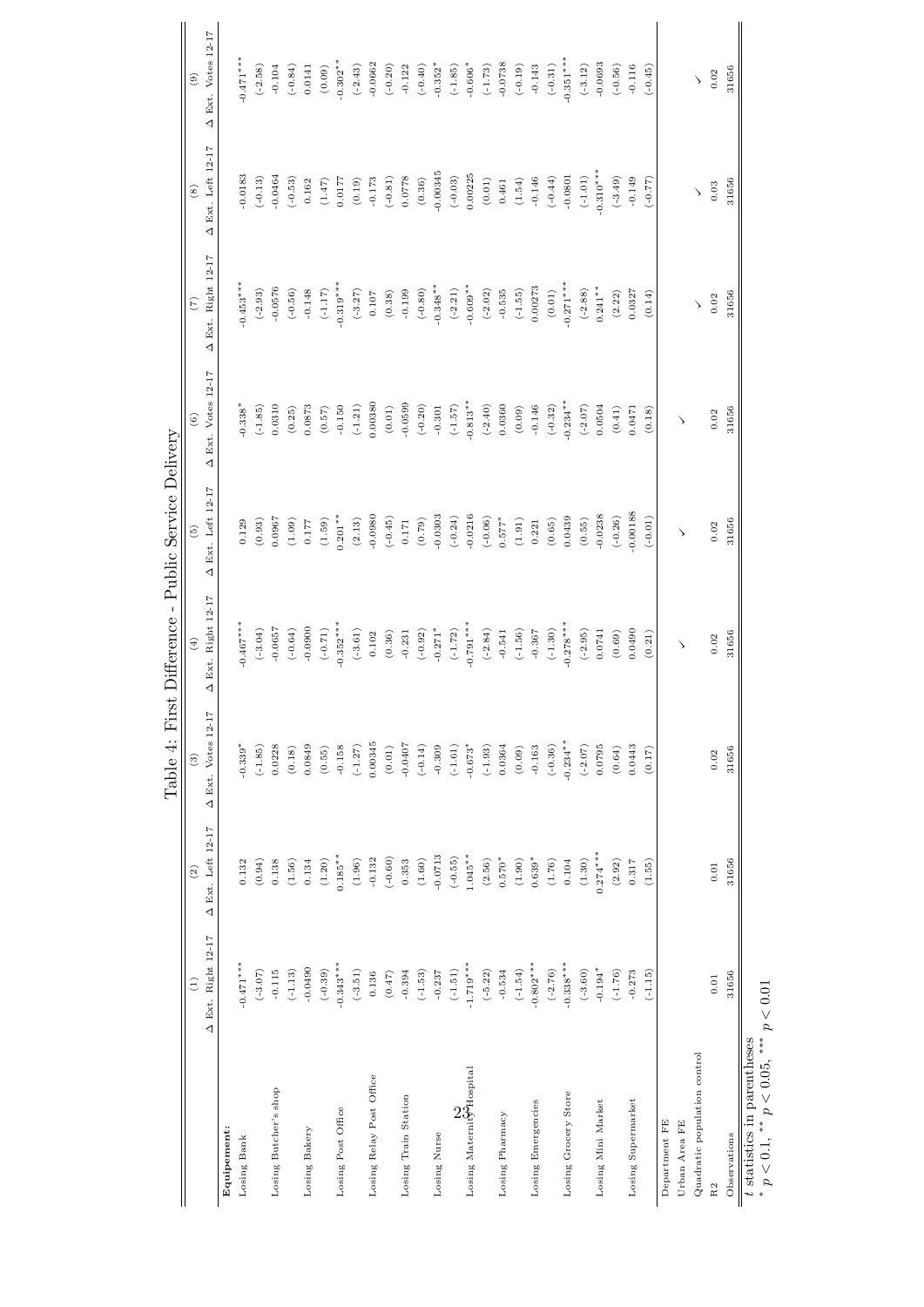|                              | $\widehat{\Xi}$             | $\boxed{2}$               | $\mathbf{G}$          | $\bigoplus$               | $\widetilde{E}$   |
|------------------------------|-----------------------------|---------------------------|-----------------------|---------------------------|-------------------|
|                              | $\rm{event}$<br>Yellow Vest | $\Delta$ Abstention 07-17 | Yellow Vest event     | $\Delta$ Abstention 07-17 | Yellow Vest event |
| Equipment                    |                             |                           |                       |                           |                   |
| Losing Kinder Garden         | $0.138***$                  | $0.924***$                | $0.0774***$           | $0.446***$                | $-0.00610$        |
|                              | (11.57)                     | (8.35)                    | $\left( 7.21\right)$  | (4.19)                    | $(-0.80)$         |
| Losing Primary School        | $0.0395***$                 | $-0.157$                  | $0.0312***$           | $-0.166$                  | $0.0144**$        |
|                              | $(4.63)$                    | $(-1.44)$                 | $(4.16)$              | $(-1.57)$                 | $(2.07)$          |
| Losing Middle School         | ⋇<br>$0.153***$             | $0.827***$                | $0.122***$            | $0.542*$                  | $-0.0232$         |
|                              | (3.00)                      | (2.56)                    | $(2.69)$              | $(1.71)$                  | $(-0.88)$         |
| Losing High School           | $0.396***$                  | $1.727***$                | $0.298***$            | $0.929***$                | $0.0946***$       |
|                              | (13.18)                     | $\left( 8.49\right)$      | $\left( 10.90\right)$ | $(4.84)$                  | $(5.60)$          |
| Losing Theater               | $-0.136$                    | $-0.357$                  | $-0.186$              | $-1.300$                  | $-0.187*$         |
|                              | $(-0.74)$                   | $(-0.17)$                 | $(-1.27)$             | $(77.0-)$                 | $(-1.83)$         |
| Losing Movie Theater         | $0.437***$                  | $1.727***$                | $0.327***$            | $0.948***$                | $0.0945***$       |
|                              | (13.83)                     | (8.13)                    | (11.40)               | (4.68)                    | (5.03)            |
| Department FE                | $\rightarrow$               |                           | $\searrow$            |                           | ゝ                 |
| Urban Area FE                |                             |                           | $\searrow$            | $\backslash$              |                   |
| Quadratic population control |                             |                           |                       |                           | $\backslash$      |
| R2                           | 0.10                        | 0.02                      | 0.19                  | 0.04                      | 0.24              |
| Observations                 | 31656                       | 31649                     | 31656                 | 31649                     | 31656             |

 $^*$   $p<0.1,$   $^{**}$   $p<0.05,$   $^{***}$   $p<0.01$ \*  $p < 0.1$ , \*\*  $p < 0.05$ , \*\*\*  $p < 0.01$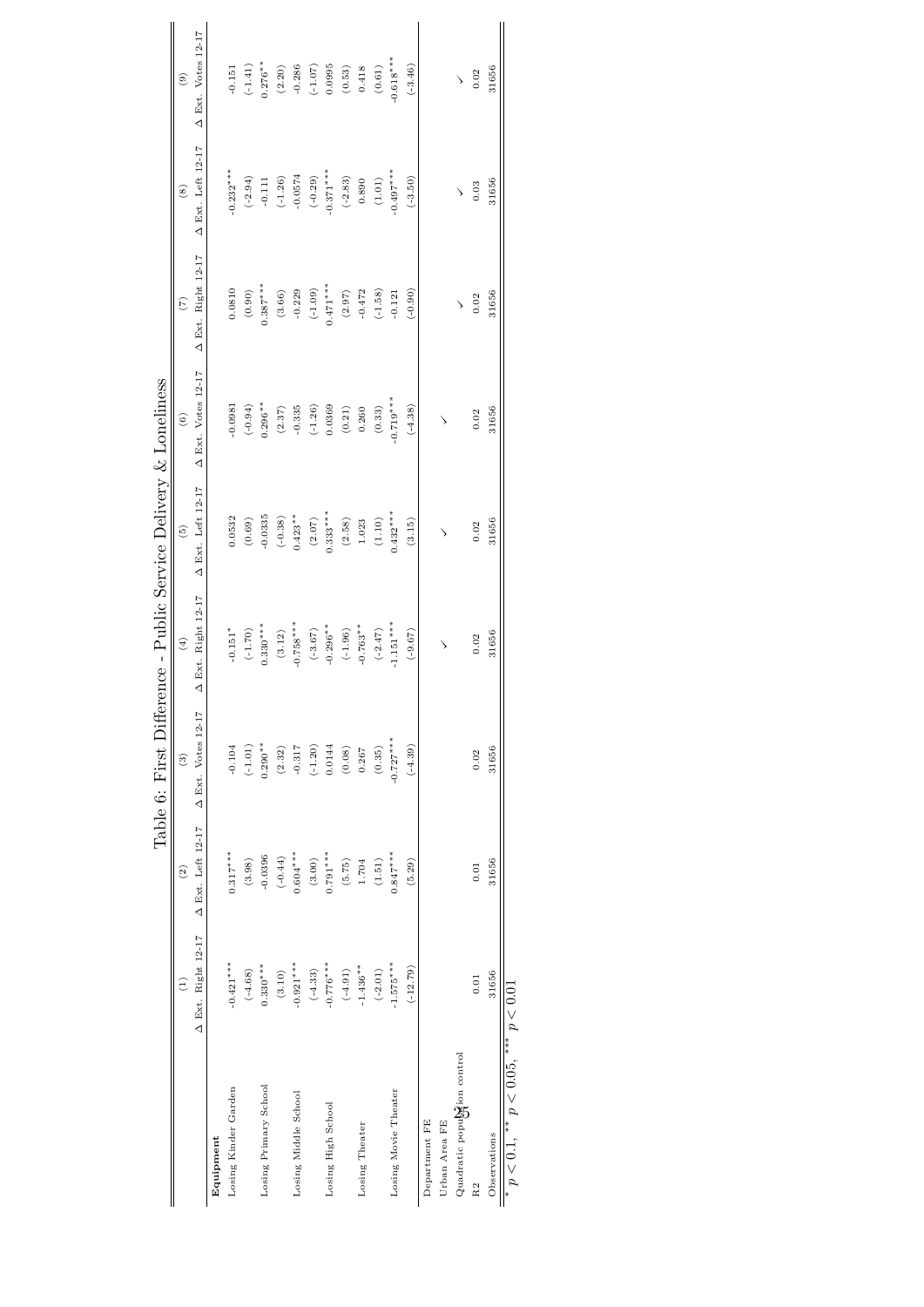## 5 Focus on unemployment

Second, I discuss an instrumental-variable approach that aims to identify causal effects and then report the 2SLS estimates.

The strong relationship linking employment with discontent evidenced in the previous section do not necessarily imply a causal relationship. By exploiting within-department variation, I control for features that may shape discontent and employment. However, I cannot rule out that some omitted factors drive the correlation. Reverse causation is another concern, though the 2018 Yellow Vest crisis could not have impacted the employment rate during the 2007-2015 period. Moreover, few would argue that it was the rise of absenteeism or support for populist movements which drove variation in employment since 2007. Another concern is error-in-variables which is likely to be nonnegligible. The Yellow Vest mobilization measures are noisy even though I combine information provided by two different data sets to reduce the noise.

I use a Bartik instrument to estimate the causal effects of employment on support for the Yellow Vest movement, abstention rates and votes for populist parties. Consider the cross-sectional structural equation linking outcomes to employment growth:

$$
y_{i,(t-1,t)} = \alpha + \beta x_{i,(t-1,t)} + \epsilon_i
$$

where  $y_l$  is the change in the different outcomes of interest between t and t-1 in location i,  $x_i$  is the employment growth rate between t and t-1, and  $\epsilon_i$  is a structural error term that is correlated with  $x_i$ . The estimate of interest is  $\beta$ , but if I estimate it directly by OLS it will be biased. I therefore use the Bartik instrument and estimate  $\hat{\beta}$ . The Bartik instrument combines two accounting identities. The first is that employment growth is the inner product of industry shares and local industry growth rates:

$$
x_{i,(t-1,t)} = \sum_{l=1}^{k} (z_{ik,t-1}g_{ik,t-1,t})
$$

where  $z_{ik}$  is the share of location i's employment in industry k, and  $g_{ik}$  is the growth rate of industry k in location i. The second is that I can decompose the industry-growth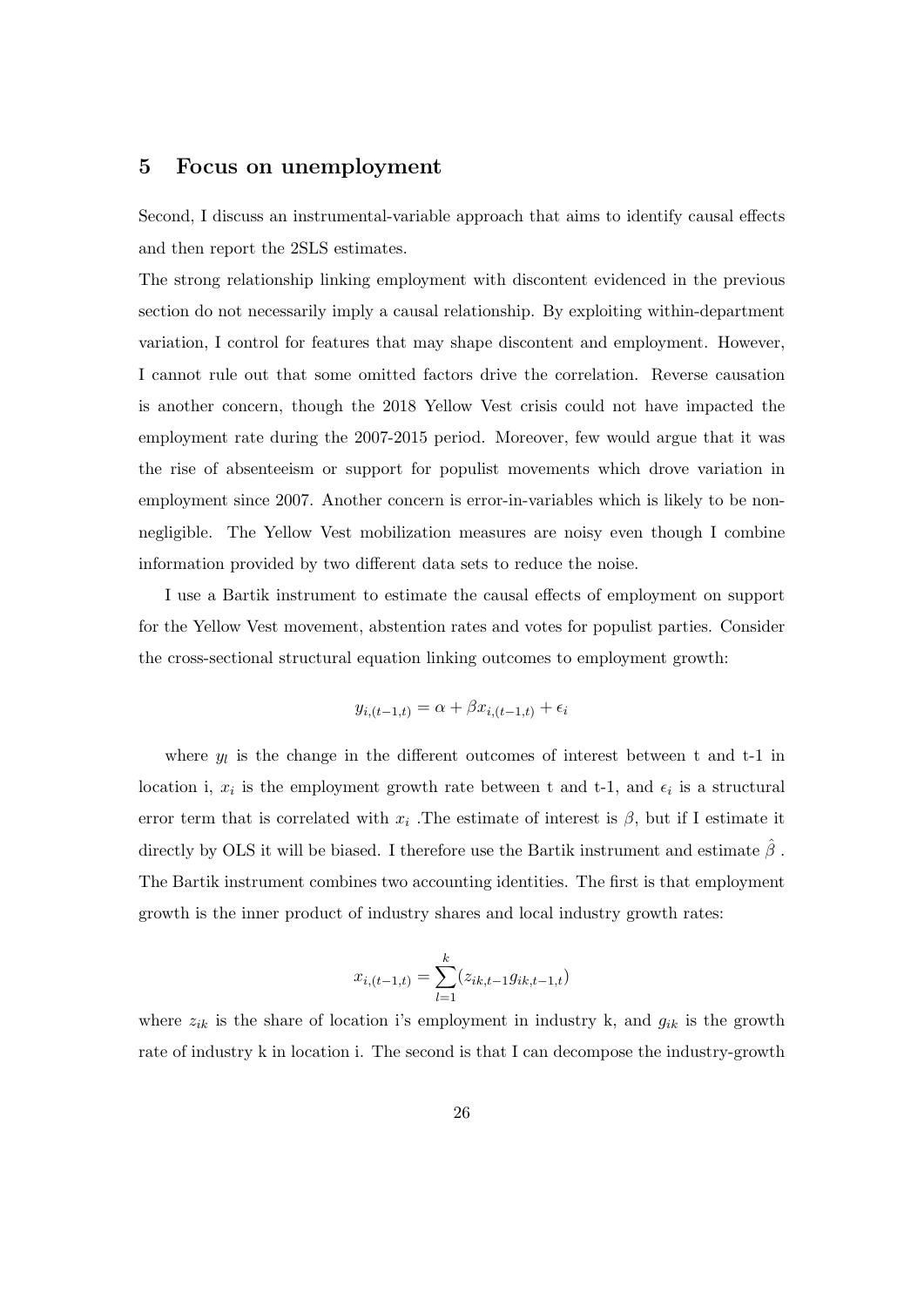rates as:

$$
g_{ik,(t-1,t)} = g_{k,(t-1,t)} + \tilde{g}_{ik,(t-1,t)}
$$

where  $g_k$  is the industry growth rate and  $\tilde{g}_k$  is the idiosyncratic industry-location growth rate. When I compute  $g_k$  I therefore compute the national growth rate in a given sector without taking into account the growth rate induced by location l. The Bartik instrument is the inner product of the industry-location shares and the industry component of the growth rates; formally:

$$
B_{i,(t-1,t)} = \sum_{l=1}^{k} (z_{ik,t-1}g_{k,t-1,t})
$$

where  $y_l$  is the change in the different outcomes of interest between t and t-1 in location i,  $x_i$  is the employment growth rate between t and t-1, and  $\epsilon_i$  is a structural error term that is correlated with  $x_i$ .

Our identification strategy is based on two assumptions. First, the growth in employment predicted by the Bartik instrument should be related to the variation in employment rate that is documented by the INSEE data. I test this assumption below and show that this is indeed the case. Second, in my difference specification, shifts in employment demand, captured by the Bartik, should affect discontent via its impact on employment only. While one could come with alternative stories, it seems reasonable to assume that any "reduced-form" association between a relatively high variation in employment demand predicted by the Bartik and changes in discontent reflects its role in employment rate changes.

#### 5.1 First-stage. The Bartik and the employment rate.

I start the 2SLS analysis with an examination of the "first stage" relationship between the variation in employment and the growth predicted by the Bartik from 2007 to 2015. Table 7 reports specifications associating employment and the Bartik. Column 1 reports differences specifications, and Column 2 reports these estimates controlling for the population. The coefficient associating the Bartik to employment rate is highly significant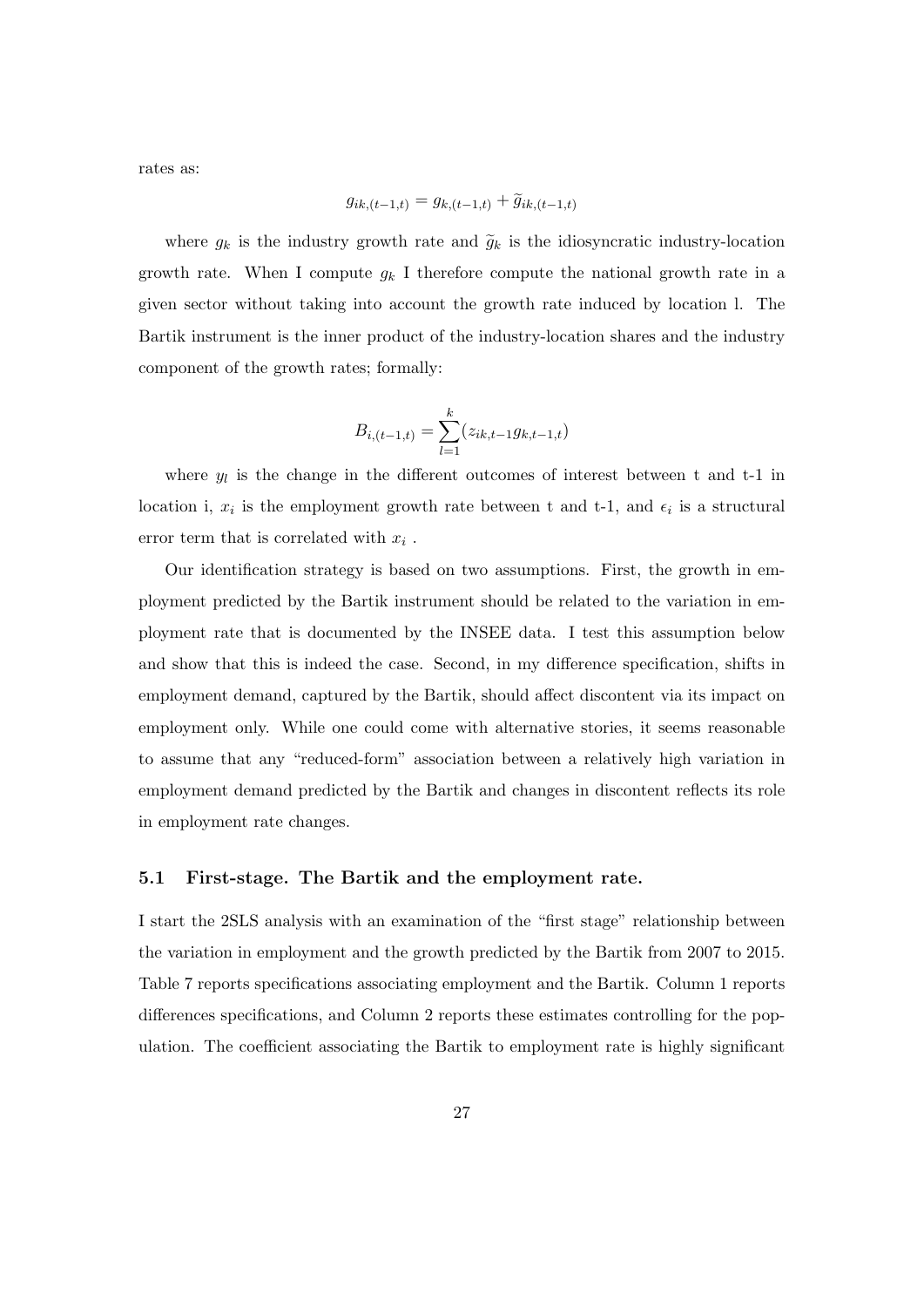in all specifications. The most conservative estimate (in Column 2), where I control for population size implies that a 10 percentage point increase in employment demand predicted by the Bartik is associated with a 0.6 percentage point increase in employment rate .

|                 | Table 7: First-Stage |                                                               |
|-----------------|----------------------|---------------------------------------------------------------|
|                 | (1)                  | $\left( 2\right)$                                             |
|                 |                      | $\Delta$ Employment rate 07-15 $\Delta$ Employment rate 07-15 |
| Bartik 07-15    | $5.423***$           | $5.538***$                                                    |
|                 | (6.04)               | (6.11)                                                        |
| Population 2007 |                      | $\checkmark$                                                  |
| R <sub>2</sub>  | 0.027                | 0.029                                                         |
| Observations    | 1,563                | 1,563                                                         |
|                 |                      |                                                               |

t statistics in parentheses

\*  $p < 0.1$ , \*\*  $p < 0.05$ , \*\*\*  $p < 0.01$ 

#### 5.2 Reduced-Form. The Bartik and discontent.

I now turn to the "reduced-form" difference specifications that associate measures of discontent to the shift in employment rate predicted by the Bartik. The merit of these specifications is that the shift in employment share from 2007 to 2015 cannot be related to the Yellow Vest mobilization, except for its impact on employment demand, established by the First stage. Shifts in the employment rate predicted by the Bartik are also unlikely to be related to changes in turnout or voting patterns, other than through the employment channel. Tables 8 and 9 reports the panel estimates. I find a strong and significant relationship between the Bartik instrument and the Yellow Vest mobilization. This result holds even when controlling for the population. The coefficient in Column 1 implies that a one percent increase in the employment rate predicted by the Bartik is associated with a 72 percentage point decrease in Yellow Vest mobilization. It has however no effect on change in turnout but a similar effect on voting for far right parties.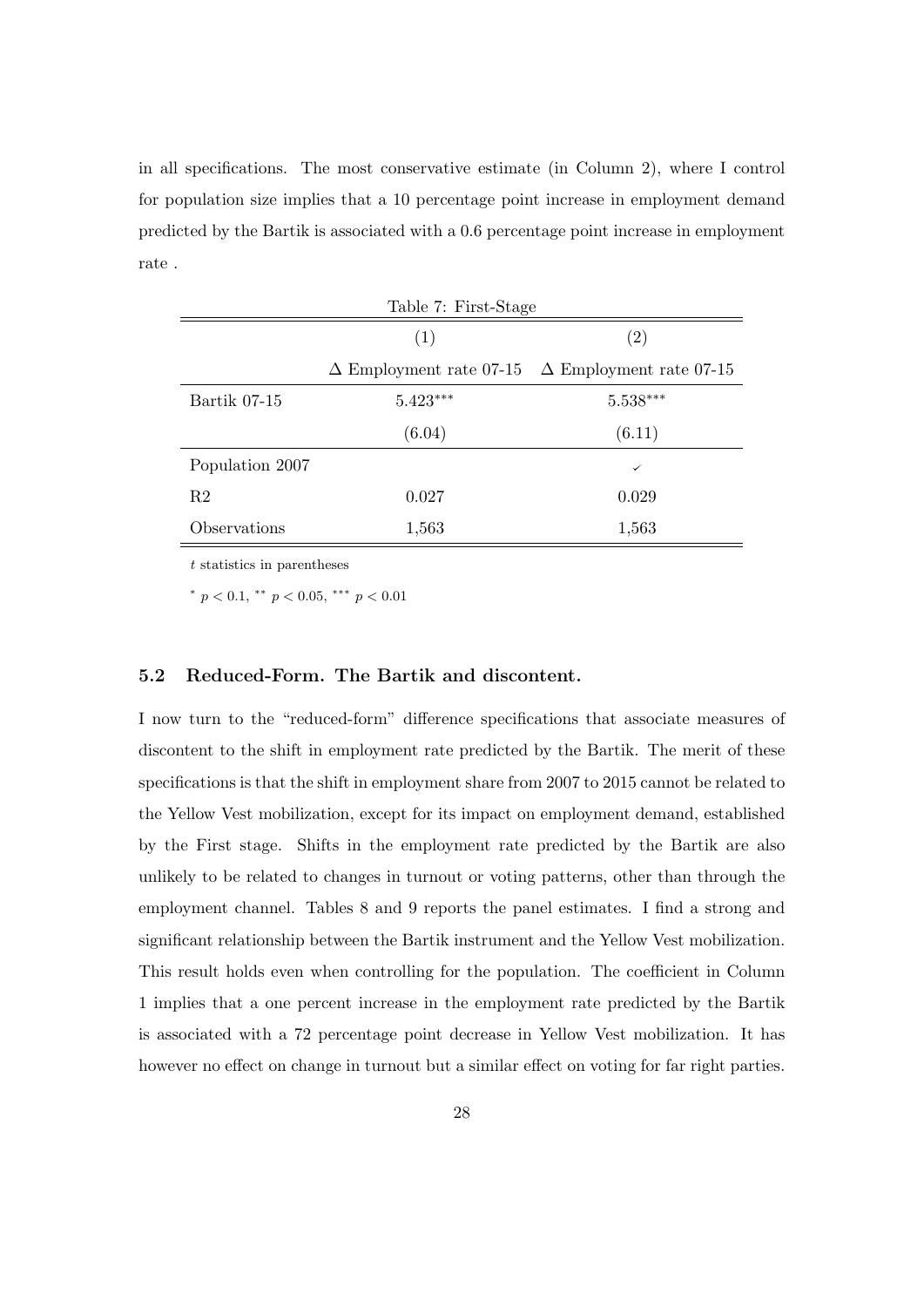The size of this estimate may appear unusually big. It is because the employment rate do not vary a lot over the period, as it increases by only 0,8 % on average. The distribution of the Bartik is therefore very concentrated (see Appendix).

|                 |                   | Table 8: Reduced-Form - Yellow Vest and Abstention |                   |                           |
|-----------------|-------------------|----------------------------------------------------|-------------------|---------------------------|
|                 | (1)               | $\left( 2\right)$                                  | $\left( 3\right)$ | (4)                       |
|                 | Yellow Vest event | $\Delta$ Abstention 07-17 Yellow Vest event        |                   | $\Delta$ Abstention 07-17 |
| Bartik 07-15    | $-0.721***$       | 0.573                                              | $-0.856***$       | 0.605                     |
|                 | $(-3.08)$         | (0.71)                                             | $(-3.54)$         | (0.75)                    |
| Population 2007 |                   |                                                    | ✓                 | $\checkmark$              |
| R <sub>2</sub>  | 0.006             | 0.000                                              | 0.011             | 0.011                     |
| Observations    | 1,632             | 1,632                                              | 1,563             | 1,563                     |

t statistics in parentheses

\*  $p < 0.1$ , \*\*  $p < 0.05$ , \*\*\*  $p < 0.01$ 

|                     |                           |                   | Table 9: Reduced-Form - Extreme Votes              |                           |                          |                           |
|---------------------|---------------------------|-------------------|----------------------------------------------------|---------------------------|--------------------------|---------------------------|
|                     | $\left(1\right)$          | $\left( 2\right)$ | (3)                                                | (4)                       | (5)                      | $\left( 6\right)$         |
|                     | $\Delta$ Ext. Right 12-17 |                   | $\Delta$ Ext. Left 12-17 $\Delta$ Ext. Votes 12-17 | $\Delta$ Ext. Right 12-17 | $\Delta$ Ext. Left 12-17 | $\Delta$ Ext. Votes 12-17 |
| Bartik 07-15        | $-6.493***$               | $4.033***$        | $-2.460**$                                         | $-5.244***$               | $3.755***$               | $-1.490$                  |
|                     | $(-6.89)$                 | (5.76)            | $(-2.26)$                                          | $(-5.57)$                 | (5.40)                   | $(-1.40)$                 |
| Population 2007     |                           |                   |                                                    | $\checkmark$              | $\checkmark$             | $\checkmark$              |
| R <sub>2</sub>      | 0.033                     | 0.021             | 0.004                                              | 0.081                     | 0.082                    | 0.003                     |
| <b>Observations</b> | 1,632                     | 1,632             | 1,632                                              | 1,563                     | 1,563                    | 1,563                     |

 $t$  statistics in parentheses

\*  $p < 0.1$ , \*\*  $p < 0.05$ , \*\*\*  $p < 0.01$ 

#### 5.3 2SLS. Employment rate and discontent.

We proceed to the 2SLS estimates that combine the "reduced-form" estimates with the first-stage relationship. Tables 10 and 11 present 2SLS first difference estimates, controlling or not for population size. In all specifications, employment (instrumented by the employment growth predicted by the Bartik) has a statistically significant effect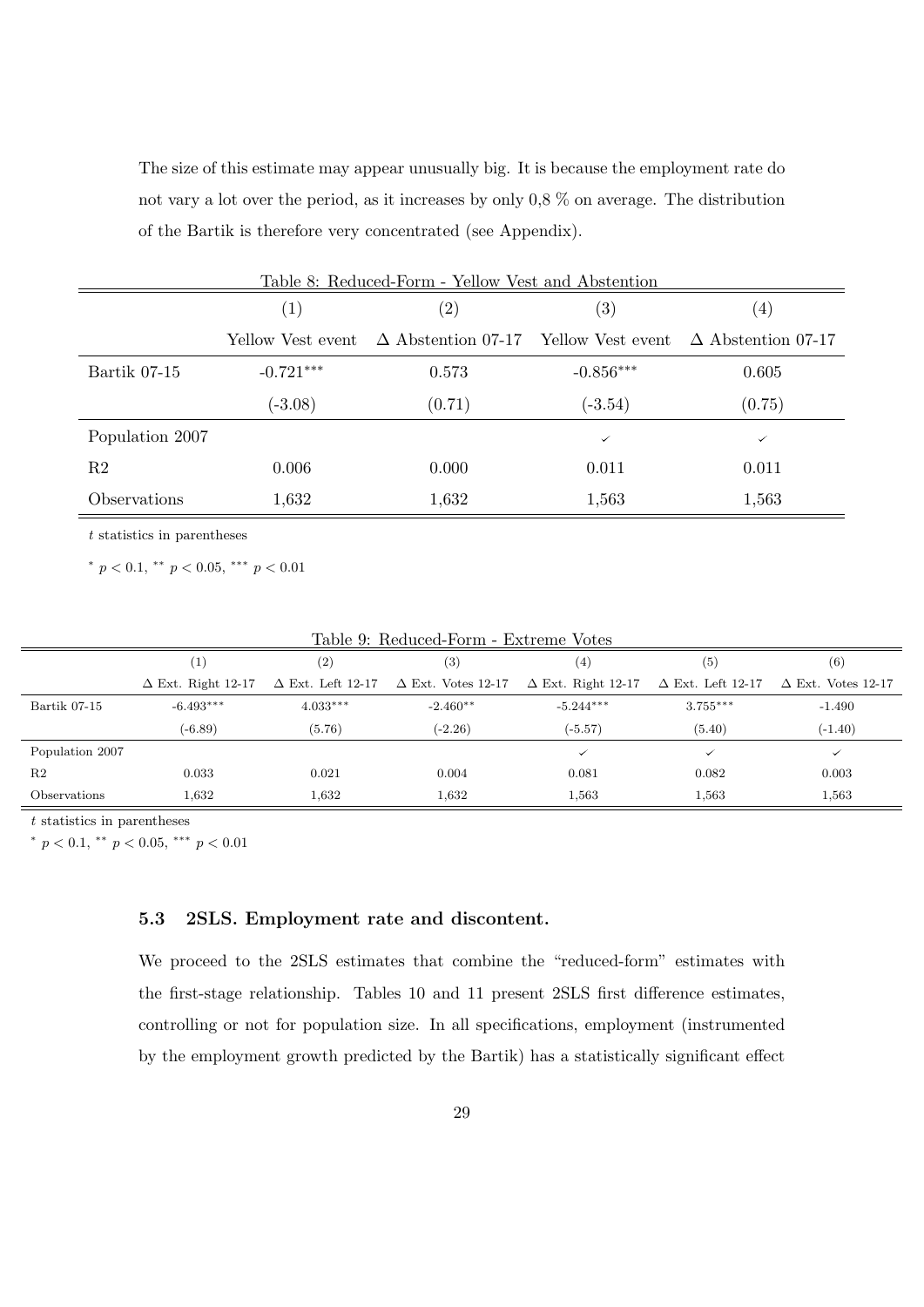on the Yellow Vest mobilization and on the variation in voting for far right parties. The coefficient is higher than in the OLS estimates (see Appendix). A 1 percentage point decrease in employment is associated with a 15 percent increase in the probability of a Yellow Vest event to occur. Yet, I find no significant impact of employment on the turnout rate and a positive effect on support for far-left parties. Variations in employment rate are therefore a strong correlate of at least two measures of discontent : the Yellow Vest mobilization and the support for extreme right parties.

|                                |                   | Table 10: 2SLS - Yellow Vest and Abstention                           |                   |        |
|--------------------------------|-------------------|-----------------------------------------------------------------------|-------------------|--------|
|                                | (1)               | $\left( 2\right)$                                                     | $\left( 3\right)$ | (4)    |
|                                | Yellow Vest event | $\Delta$ Abstention 07-17 Yellow Vest event $\Delta$ Abstention 07-17 |                   |        |
| $\Delta$ Employment rate 07-15 | $-0.149***$       | 0.168                                                                 | $-0.155***$       | 0.109  |
|                                | $(-3.07)$         | (1.14)                                                                | $(-3.21)$         | (0.76) |
| Population 2007                |                   |                                                                       | $\checkmark$      | ✓      |
| Observations                   | 1,563             | 1,563                                                                 | 1,563             | 1,563  |
|                                |                   |                                                                       |                   |        |

t statistics in parentheses

 $\equiv$ 

\*  $p < 0.1$ , \*\*  $p < 0.05$ , \*\*\*  $p < 0.01$ 

|                                |                           | $^{\rm (2)}$             | (3)                       |                           | (5)                      | (6)                       |
|--------------------------------|---------------------------|--------------------------|---------------------------|---------------------------|--------------------------|---------------------------|
|                                | $\Delta$ Ext. Right 12-17 | $\Delta$ Ext. Left 12-17 | $\Delta$ Ext. Votes 12-17 | $\Delta$ Ext. Right 12-17 | $\Delta$ Ext. Left 12-17 | $\Delta$ Ext. Votes 12-17 |
| $\Delta$ Employment rate 07-15 | $-1.115***$               | $0.811***$               | $-0.304$                  | $-0.947***$               | $0.678***$               | $-0.269$                  |
|                                | $(-4.37)$                 | (4.45)                   | $(-1.50)$                 | $(-4.14)$                 | (4.12)                   | $(-1.36)$                 |
| Population 2007                |                           |                          |                           |                           |                          |                           |
| Observations                   | 1,563                     | 1.563                    | 1.563                     | 1.563                     | 1.563                    | 1,563                     |

Table 11: 2SLS - Extreme Votes

t statistics in parentheses<br>\*  $p < 0.1$ , \*\*  $p < 0.05$ , \*\*\*  $p < 0.01$ 

## 6 Conclusion

In this paper, I connect the economic insecurity of 2007-2015 with the recent rise of discontent in France. The analysis, which exploits within-department variation across all French cities that have experienced different labor market shocks, reveals that the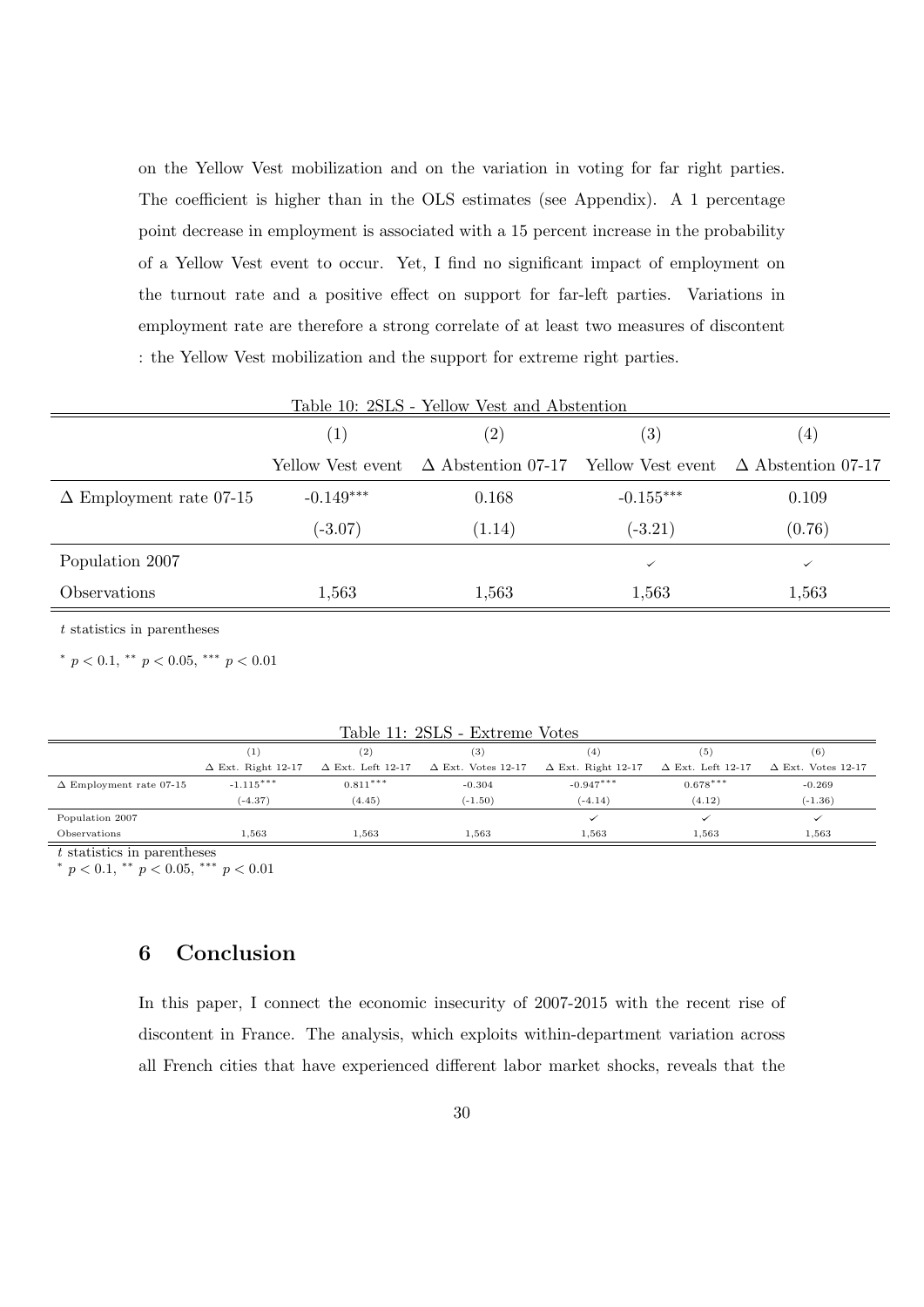economic, political and psychological factors in France are interconnected.

In the first part of the analysis, I document the main patterns of the evolution of French sector specific employment, the Yellow Vest mobilization, the abstention rate and the voting for extremist parties. The increased anti-establishment claims, expressed through support for the radical left, far right but also through absenteeism has culminated in the Yellow Vest crisis.

Second, I examine the role of economic insecurity, taxation, public service delivery and loneliness on three measures of discontent: the Yellow Vest mobilization, vote in favor of anti-establishment parties and turnout. I conduct this analysis at the city level, and control for department fixed-effect for the mobilization outcome only. Changes in employment are significantly related to the Yellow Vest mobilization and the abstention rate. I therefore chose to investigate this specific feature further. To push on causation, I use the shifts in employment predicted by a Bartik instrument for changes in employment demand over the 2007-2015 period. The variations in employment predicted by the Bartik are a significant (positive) correlate of shifts in the employment rate. The 2SLS specifications show that the component of employment variation explained by the Bartik is also a significant correlate of support for the Yellow Vest mobilization and right wing populist parties. In contrast, employment and turnout are not significantly related, similarly to the results of Algan et al.

These results imply that the rise in discontent in France, materialized by the Yellow Vest mobilization, and the support for right wing populism are strongly related to variations in the labor market, and much less to the taxation burden, public service delivery or loneliness as many commentators, and policy-makers have argued. Particularly, the employment rate is related to the rise in expressed discontent, in others words, the Yellow Vest mobilization of active support for far-right populist parties rather than passive discontent, such as absenteeism. This immediately leads to another rationale for policy. Indeed, the discontent that emerged from economic insecurity had non-negligible broader short-term and long-term impacts. The Yellow Vest demonstrations were indeed very costly for the government, in terms of infrastructure but also in terms of the labor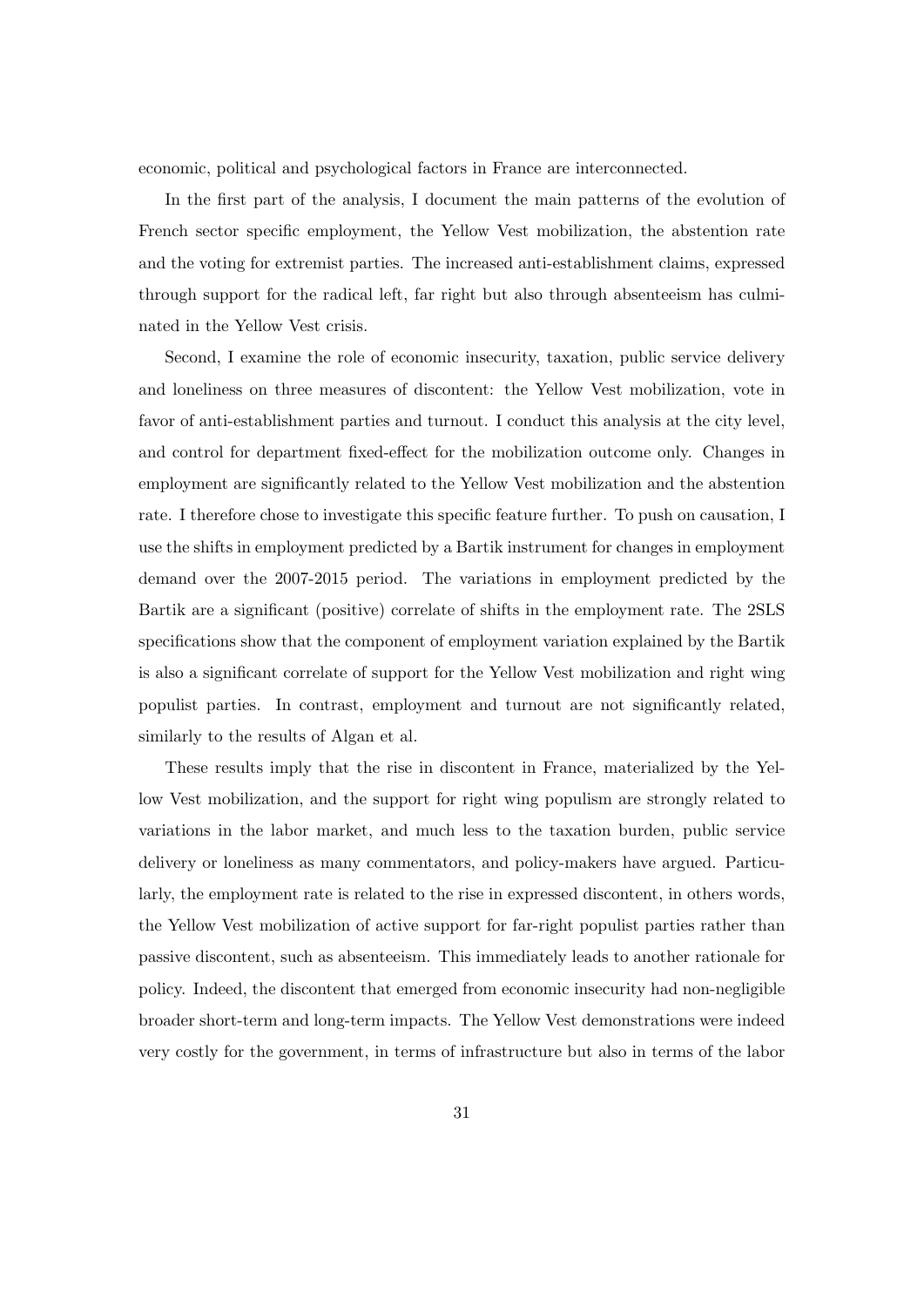force employed for security. Moreover, the rising support for populist parties may also have persistent damaging effects on the French democracy and economy.

There are important lessons and policy implications from these results on French discontent. Economic insecurity, particularly over the 2007-2015 period, and the inability of the French government to cope with its devastating economic consequences, has led to a dramatic rise in discontent in France, putting democracy at risk. It is, according to this paper, the most important concern to take into consideration while designing policies aiming at solving the discontent crisis.

## References

- [1] Yann Algan, Elizabeth Beasley, Daniel Cohen, and Martial Foucault. The rise of populism and the collapse of the left-right paradigm: Lessons from the 2017 french presidential election. 2018.
- [2] Yann Algan, Elizabeth Beasley, Daniel Cohen, Martial Foucault, and Madeleine Péron. Qui sont les gilets jaunes et leurs soutiens ? 2019.
- [3] Yann Algan, Sergei Guriev, Elias Papaioannou, and Evgenia Passari. The european trust crisis and the rise of populism. Brookings Papers on Economic Activity, 2017(2):309–400, 2017.
- [4] Eva Anduiza and Guillem Rico. Economic correlates of populist attitudes: An analysis of nine european countries. In a Conference in the Central European University. Available from: https://bit. ly/2hVrcBP, 2016.
- [5] David Autor, David Dorn, Gordon Hanson, Kaveh Majlesi, et al. Importing political polarization? The electoral consequences of rising trade exposure. Number w22637. National Bureau of Economic Research Cambridge, MA, 2016.
- [6] Guglielmo Barone, Alessio D'Ignazio, Guido de Blasio, and Paolo Naticchioni. Mr. rossi, mr. hu and politics. the role of immigration in shaping natives' voting behavior. Journal of Public Economics,  $136:1 - 13$ ,  $2016$ .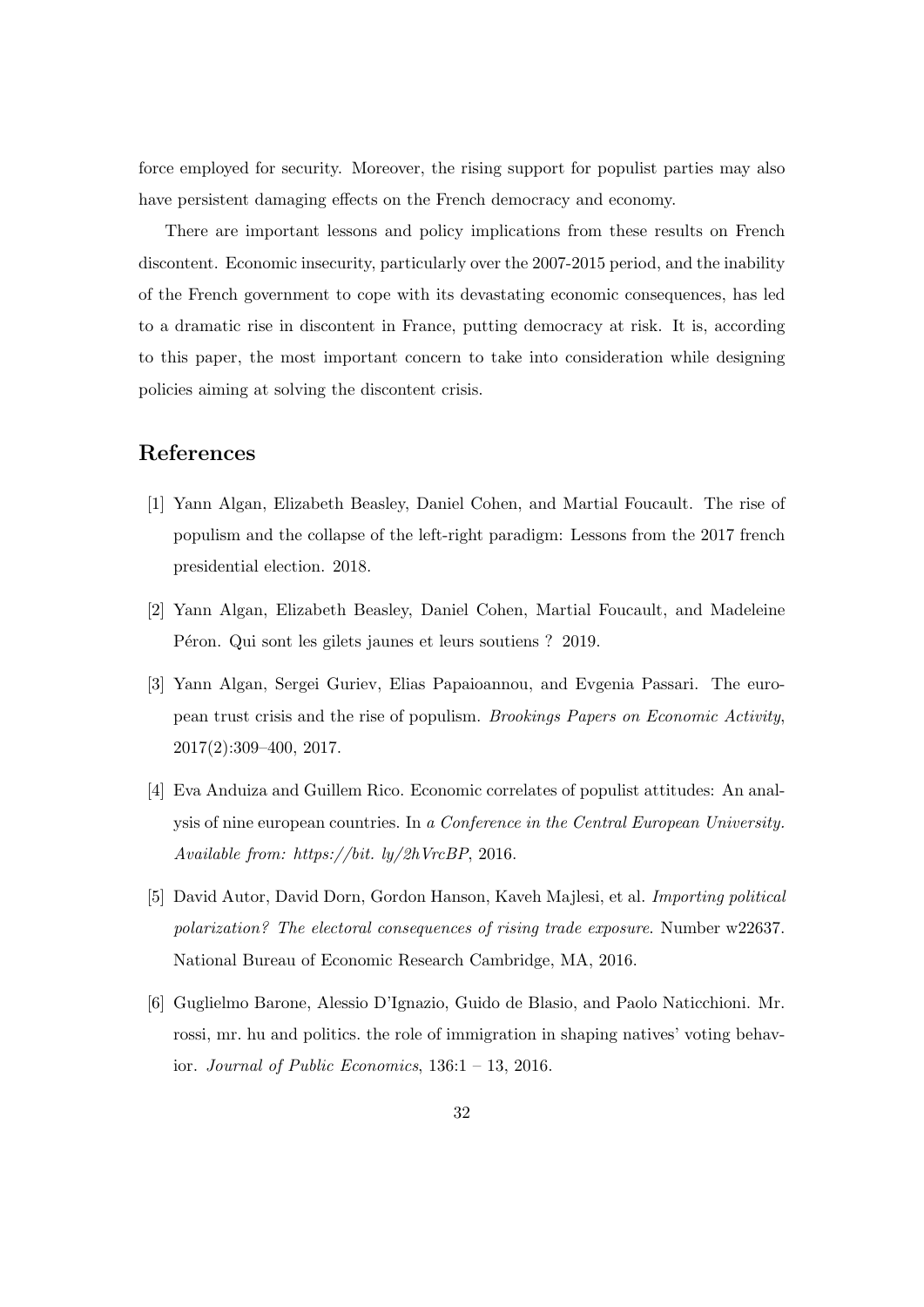- [7] Pierre C. Boyer, Thomas Delemotte, Germain Gauthier, Vincent Rollet, and Benoît Schmutz. Les déterminants de la mobilisation des "gilets jaunes". Number 2019-06. March 2019.
- [8] Davide Cantoni, Felix Hagemeister, and Mark Westcott. Persistence and activation of right-wing political ideology. 2019.
- [9] Italo Colantone and Piero Stanig. Global competition and brexit. American Political Science Review, 112(2):201–218, 2018.
- [10] Christian Dippel, Robert Gold, and Stephan Heblich. Globalization and its (dis-) content: Trade shocks and voting behavior. Technical report, National Bureau of Economic Research, 2015.
- [11] Thiemo Fetzer. Did austerity cause brexit? 2018.
- [12] Martin Halla, Alexander F Wagner, and Josef Zweimüller. Immigration and Voting for the Far Right. Journal of the European Economic Association, 15(6):1341–1385, 03 2017.
- [13] Ronald F Inglehart and Pippa Norris. Trump, brexit, and the rise of populism: Economic have-nots and cultural backlash. 2016.
- [14] Hervé Le Bras and Emmanuel Todd. Le mystère français. Seuil Paris, 2013.
- [15] Clément Malgouyres. The impact of chinese import competition on the local structure of employment and wages: Evidence from france. Journal of Regional Science, 57(3):411–441, 2017.
- [16] Alkis Otto and Max Steinhardt. The relationship between immigration and the success of far-right political parties in germany. *ifo DICE Report*,  $15(4):20-23$ , 2018.
- [17] Robert D Putnam. Bowling alone: America's declining social capital. In Culture and politics, pages 223–234. Springer, 2000.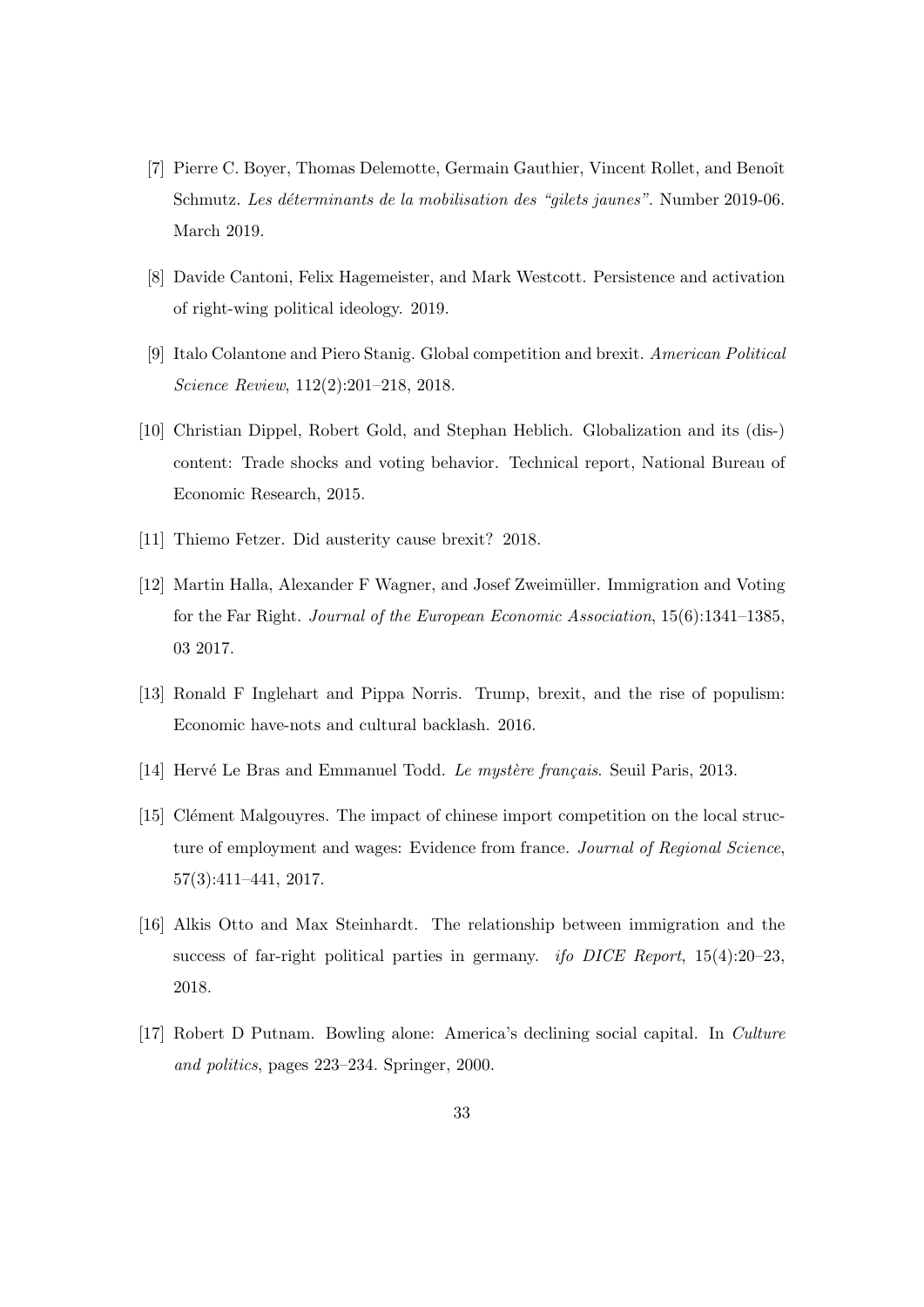- [18] Thiemo Fetzer Sascha O Becker and Dennis Novy. Who voted for brexit? a comprehensive district-level analysis. Economic Policy, 33:179–180, January 2018.
- [20] Des commerces ont-ils fermé près de chez vous?, "www.lefigaro.fr/fig-data/bpe/
- [21]  $J'veux du soleil$ , "Ruffin, François and Perret, Gilles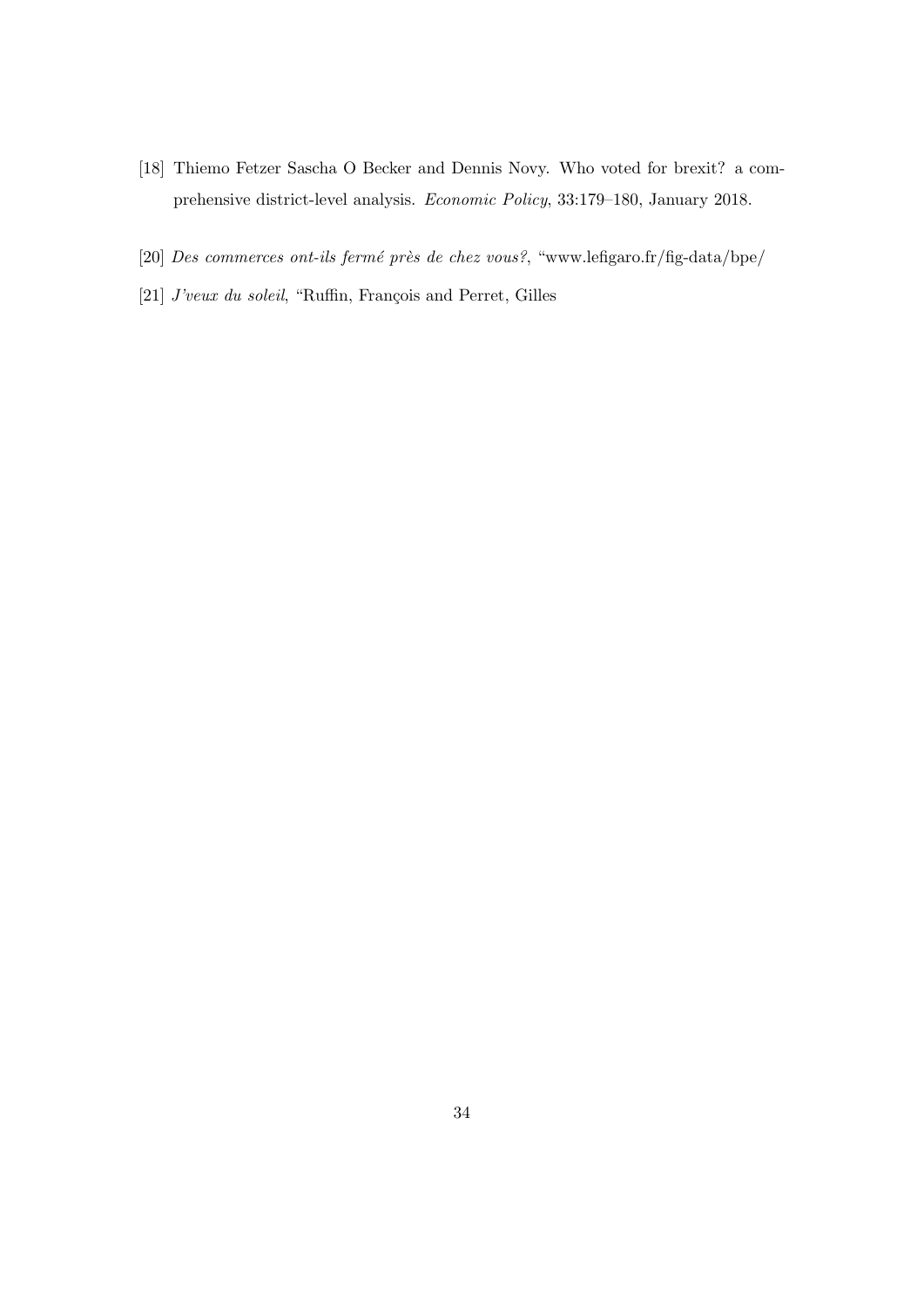# 7 Appendix



Figure 3: Employment rate and Bartik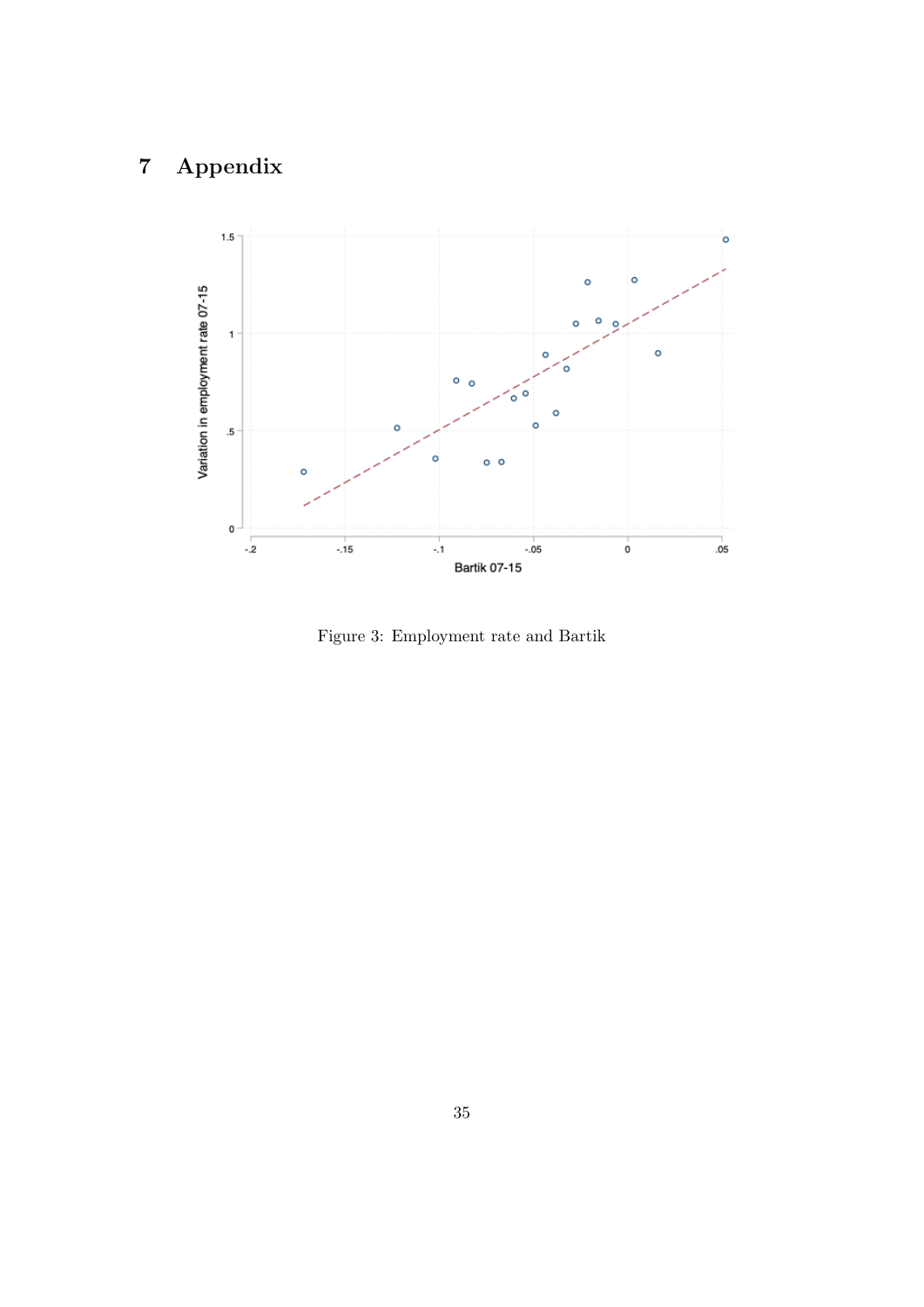Table 12: Summary Statistics - Communes - First Differences Analysis

(1)

|                              | Mean        | 1st quartile | 3rd quartile | Sd       | Obs   |
|------------------------------|-------------|--------------|--------------|----------|-------|
| <b>Outcomes</b>              |             |              |              |          |       |
| Yellow Vest Event            | 0.082       | 0.000        | 0.000        | 0.27     | 36846 |
| $\Delta$ Abstention 07-17    | 3.922       | 1.450        | 6.481        | 4.43     | 34907 |
| <b>Explanatory Variables</b> |             |              |              |          |       |
| $\Delta$ Employment rate     | 0.006       | $-0.019$     | 0.031        | 0.05     | 35396 |
| $\Delta$ Non-salarié         | 0.002       | $-0.002$     | 0.006        | 0.01     | 35390 |
| $\Delta$ log pop 10-15       | 0.000       | $-0.063$     | 0.051        | 0.13     | 35390 |
| Log Rev Moyen 2011           | 9.982       | 9.826        | 10.119       | 0.24     | 36110 |
| $\Delta$ pop +64             | 0.112       | $-0.055$     | 0.283        | 0.38     | 34900 |
| $\Delta$ nb imposables       | $-0.087$    | $-0.114$     | $-0.062$     | 0.05     | 34780 |
| $\Delta$ taux TH             | 0.750       | 0.004        | 1.320        | 1.56     | 33396 |
| $\Delta$ taux CFE            | $0.344\,$   | $-0.360$     | 1.402        | 4.43     | 33396 |
| $\Delta$ log charges         | 0.088       | $-0.020$     | 0.225        | 0.42     | 35101 |
| Losing Banque                | 0.010       | 0.000        | 0.000        | 0.10     | 36846 |
| Losing Boucherie             | $0.026\,$   | 0.000        | 0.000        | 0.16     | 36846 |
| Losing Boulangerie           | $\,0.023\,$ | 0.000        | 0.000        | 0.15     | 36846 |
| Losing Bureau Poste          | $\,0.025\,$ | 0.000        | 0.000        | 0.16     | 36846 |
| Losing Relais Poste          | $0.005\,$   | 0.000        | 0.000        | 0.07     | 36846 |
| Losing Gare (no TGV)         | $0.004\,$   | 0.000        | 0.000        | 0.06     | 36846 |
| Losing Infirmier             | 0.017       | 0.000        | $0.000\,$    | 0.13     | 36846 |
| Losing Maternité             | $0.001\,$   | 0.000        | 0.000        | 0.03     | 36846 |
| Losing Pharmacie             | $0.002\,$   | 0.000        | 0.000        | 0.04     | 36846 |
| Losing Urgences              | $0.001\,$   | 0.000        | 0.000        | 0.03     | 36846 |
| Losing Epicerie              | 0.033       | 0.000        | 0.000        | 0.18     | 36846 |
| Losing Superette             | $\,0.014\,$ | $0.000\,$    | 0.000        | 0.12     | 36846 |
| Losing Supermarche           | 0.004       | 0.000        | $0.000\,$    | 0.06     | 36846 |
| Losing Maternelle            | $\,0.035\,$ | 0.000        | 0.000        | 0.18     | 36846 |
| Losing Primaire              | 0.040       | 0.000        | 0.000        | 0.20     | 36846 |
| Losing Collège               | $\,0.003\,$ | 0.000        | 0.000        | $0.05\,$ | 36846 |
| Losing Lycée                 | $0.007\,$   | 0.000<br>36  | 0.000        | 0.08     | 36846 |
| Losing Théatre               | 0.000       | 0.000        | $0.000\,$    | $0.01\,$ | 36846 |
| Losing Cinéma                | $0.006\,$   | 0.000        | $0.000\,$    | 0.08     | 36846 |
| Observations                 | 36846       |              |              |          |       |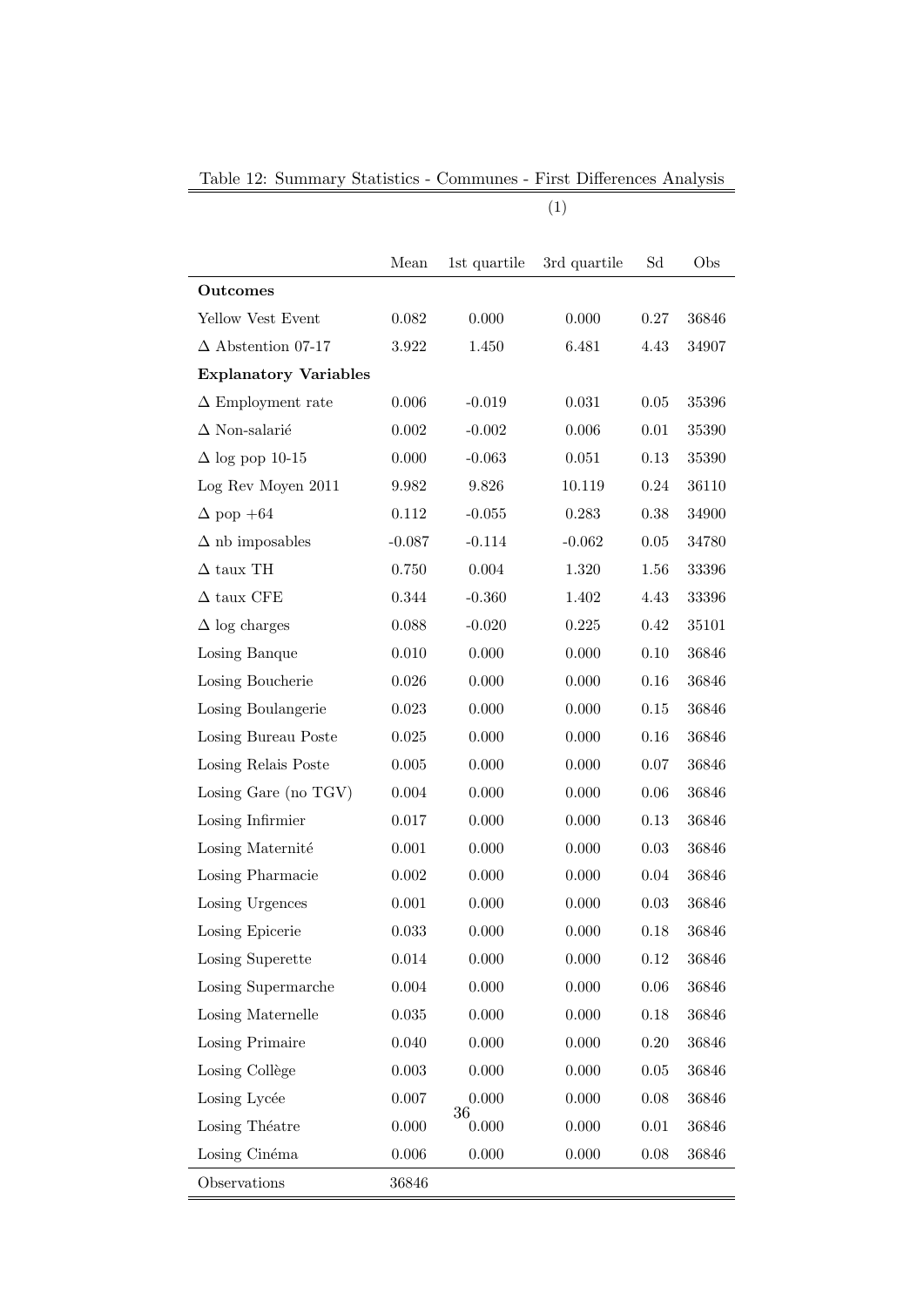Table 13: Summary Statistics - Communes - First Differences Analysis

(1)

|                              | Mean        | 1st quartile | 3rd quartile | Sd       | Obs   |
|------------------------------|-------------|--------------|--------------|----------|-------|
| Outcomes                     |             |              |              |          |       |
| Yellow Vest Event            | 0.082       | 0.000        | 0.000        | 0.27     | 36846 |
| $\Delta$ Abstention 07-17    | 3.922       | 1.450        | 6.481        | 4.43     | 34907 |
| <b>Explanatory Variables</b> |             |              |              |          |       |
| $\Delta$ Employment rate     | 0.006       | $-0.019$     | 0.031        | 0.05     | 35396 |
| $\Delta$ Non-salarié         | 0.002       | $-0.002$     | 0.006        | 0.01     | 35390 |
| $\Delta$ log pop 10-15       | 0.000       | $-0.063$     | 0.051        | 0.13     | 35390 |
| Log Rev Moyen 2011           | 9.982       | 9.826        | 10.119       | 0.24     | 36110 |
| $\Delta$ pop +64             | 0.112       | $-0.055$     | 0.283        | 0.38     | 34900 |
| $\Delta$ nb imposables       | $-0.087$    | $-0.114$     | $-0.062$     | 0.05     | 34780 |
| $\Delta$ taux TH             | 0.750       | 0.004        | 1.320        | 1.56     | 33396 |
| $\Delta$ taux CFE            | 0.344       | $-0.360$     | 1.402        | 4.43     | 33396 |
| $\Delta$ log charges         | 0.088       | $-0.020$     | 0.225        | 0.42     | 35101 |
| Losing Banque                | 0.010       | 0.000        | 0.000        | 0.10     | 36846 |
| Losing Boucherie             | 0.026       | 0.000        | 0.000        | 0.16     | 36846 |
| Losing Boulangerie           | 0.023       | 0.000        | 0.000        | 0.15     | 36846 |
| Losing Bureau Poste          | 0.025       | 0.000        | 0.000        | 0.16     | 36846 |
| Losing Relais Poste          | 0.005       | 0.000        | 0.000        | 0.07     | 36846 |
| Losing Gare (no TGV)         | 0.004       | 0.000        | 0.000        | 0.06     | 36846 |
| Losing Infirmier             | 0.017       | 0.000        | 0.000        | 0.13     | 36846 |
| Losing Maternité             | $0.001\,$   | 0.000        | 0.000        | 0.03     | 36846 |
| Losing Pharmacie             | 0.002       | 0.000        | 0.000        | 0.04     | 36846 |
| Losing Urgences              | 0.001       | 0.000        | 0.000        | 0.03     | 36846 |
| Losing Epicerie              | 0.033       | 0.000        | 0.000        | 0.18     | 36846 |
| Losing Superette             | $0.014\,$   | 0.000        | 0.000        | 0.12     | 36846 |
| Losing Supermarche           | 0.004       | 0.000        | 0.000        | 0.06     | 36846 |
| Losing Maternelle            | $\,0.035\,$ | 0.000        | 0.000        | $0.18\,$ | 36846 |
| Losing Primaire              | 0.040       | 0.000        | 0.000        | 0.20     | 36846 |
| Losing Collège               | $\,0.003\,$ | 0.000        | 0.000        | $0.05\,$ | 36846 |
| Losing Lycée                 | $0.007\,$   | 0.000<br>37  | 0.000        | 0.08     | 36846 |
| Losing Théatre               | 0.000       | 0.000        | 0.000        | $0.01\,$ | 36846 |
| Losing Cinéma                | $0.006\,$   | $0.000\,$    | 0.000        | 0.08     | 36846 |
| Observations                 | 36846       |              |              |          |       |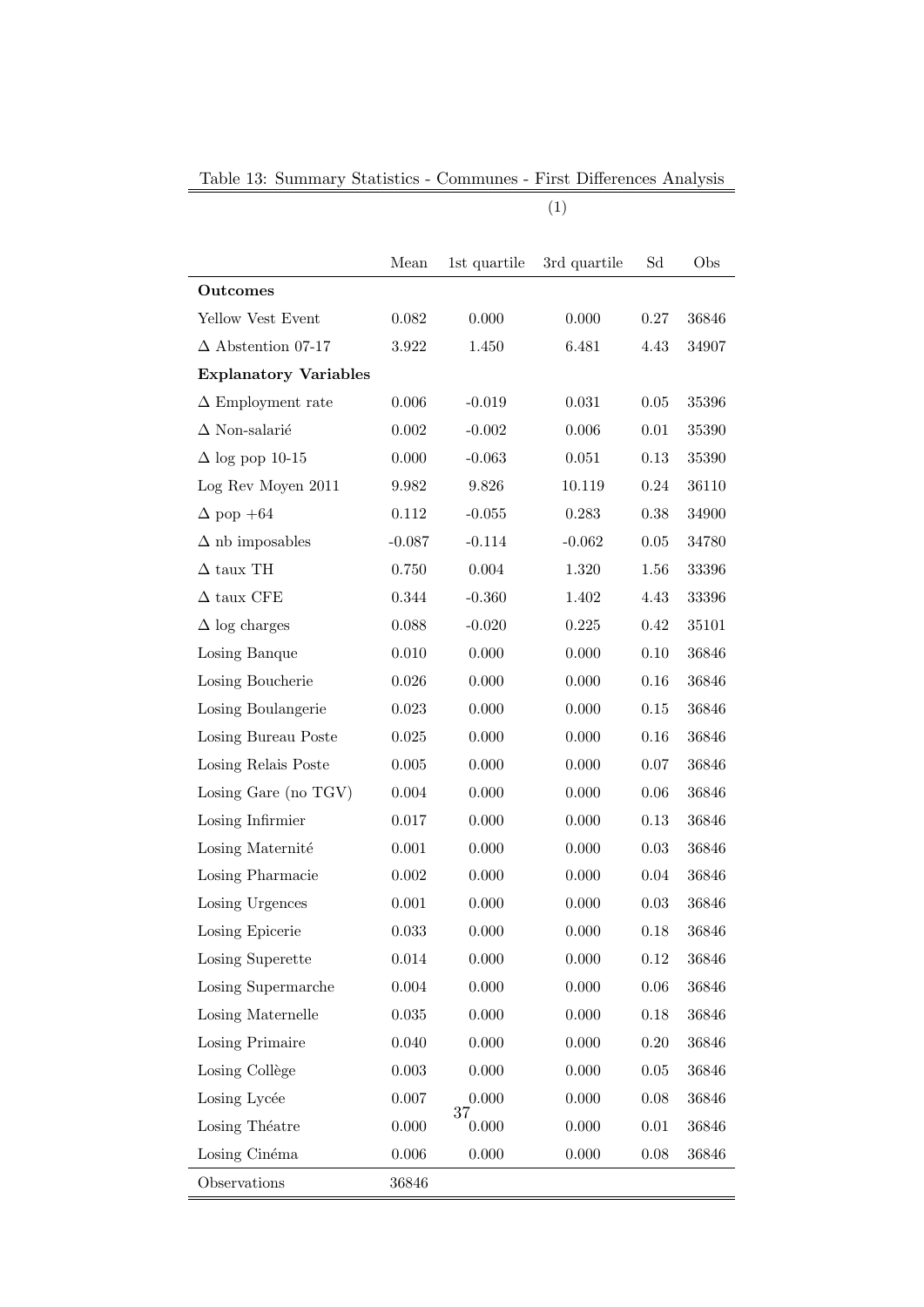|                                | Mean     | 1st quartile | 3rd quartile | sd   | Obs  |
|--------------------------------|----------|--------------|--------------|------|------|
| Outcomes                       |          |              |              |      |      |
| Yellow Vest event              | 0.686    | 0.000        | 1.000        | 0.46 | 1666 |
| $\triangle$ Abstention 07-17   | 4.676    | 3.709        | 5.728        | 1.57 | 1633 |
| $\Delta$ Ext. Right 12-17      | 3.166    | 1.889        | 4.175        | 1.84 | 1633 |
| $\Delta$ Ext. Left 12-17       | 5.426    | 4.426        | 6.299        | 1.41 | 1633 |
| $\Delta$ Ext. Votes 12-17      | 8.593    | 7.248        | 9.834        | 2.04 | 1633 |
| $\Delta$ Employment rate 07-15 | 0.794    | $-0.193$     | 1.671        | 1.67 | 1586 |
| Bartik 07-15                   | $-0.050$ | $-0.078$     | $-0.018$     | 0.05 | 1632 |
| Log pop 2007                   | 6.547    | 5.823        | 7.147        | 0.99 | 1586 |
| Observations                   | 1666     |              |              |      |      |

| Table 14: Summary Statistics - Bassins de Vies - Bartik Analysis |  |  |  |  |  |
|------------------------------------------------------------------|--|--|--|--|--|
|------------------------------------------------------------------|--|--|--|--|--|

(1)

| Table 15: OLS - Yellow Vest and Abstention |                   |                                                                                         |                   |             |  |  |
|--------------------------------------------|-------------------|-----------------------------------------------------------------------------------------|-------------------|-------------|--|--|
|                                            | $\left( 1\right)$ | $\left( 2\right)$                                                                       | $\left( 3\right)$ | (4)         |  |  |
|                                            |                   | Yellow Vest event $\Delta$ Abstention 07-17 Yellow Vest event $\Delta$ Abstention 07-17 |                   |             |  |  |
| $\Delta$ Employment rate 07-15             | $-0.00496$        | $0.0721***$                                                                             | $-0.00500$        | $0.0740***$ |  |  |
|                                            | $(-0.68)$         | (2.93)                                                                                  | $(-0.68)$         | (2.96)      |  |  |
| Population 2007                            |                   |                                                                                         | ✓                 | ✓           |  |  |
| R2                                         | 0.000             | 0.006                                                                                   | 0.001             | 0.017       |  |  |
| <i><b>Observations</b></i>                 | 1,586             | 1,564                                                                                   | 1,586             | 1,564       |  |  |

 $\boldsymbol{t}$  statistics in parentheses

\*  $p < 0.1$ , \*\*  $p < 0.05$ , \*\*\*  $p < 0.01$